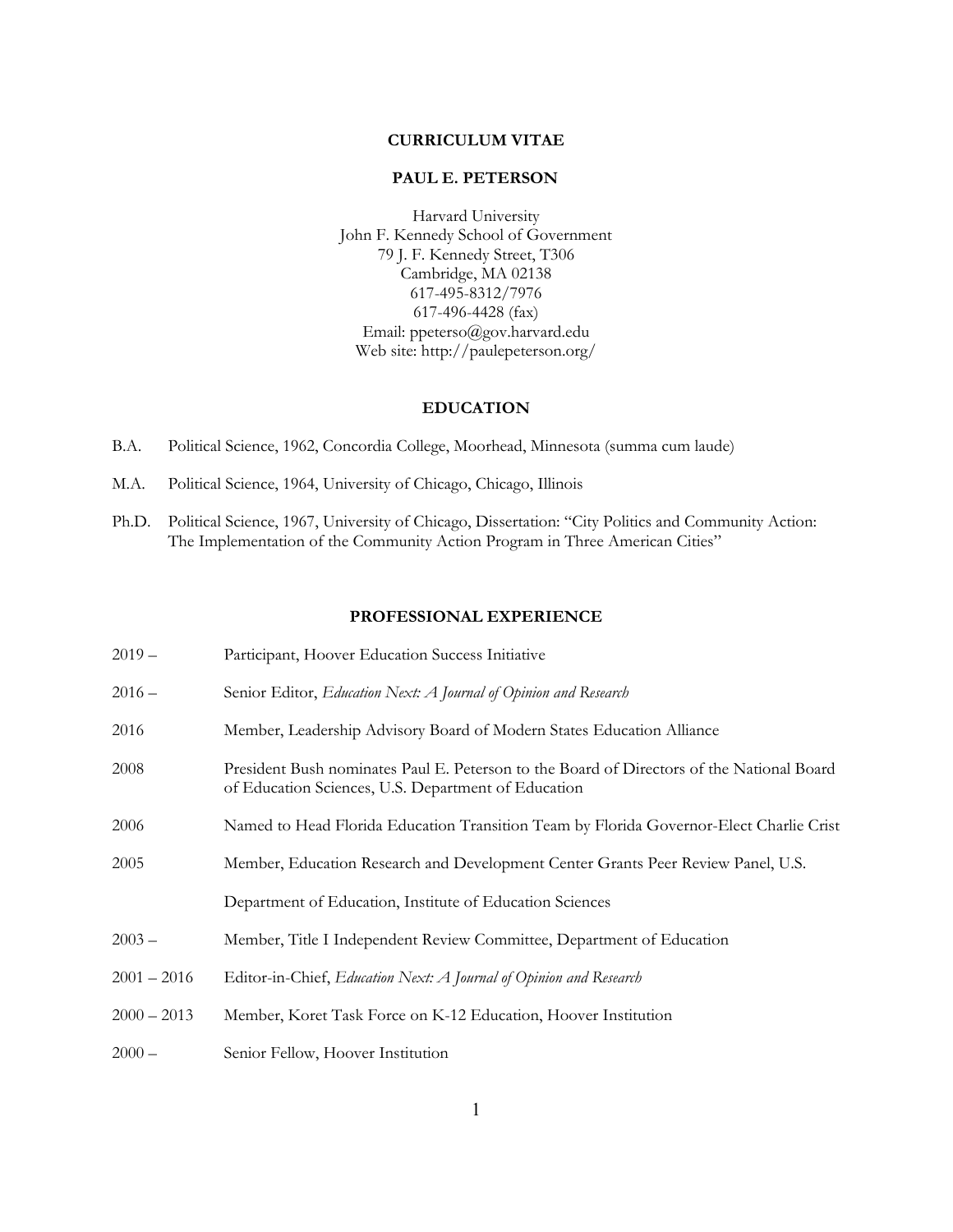| $1996 - 1997$ | Fellow, Center for Advanced Study in the Center for the Behavioral and Social Sciences,<br>Stanford                                                                           |
|---------------|-------------------------------------------------------------------------------------------------------------------------------------------------------------------------------|
| $1995 -$      | Director, Program on Education Policy and Governance (PEPG), Harvard University                                                                                               |
| $1989-$       | Henry Lee Shattuck Professor of Government, Department of Government, Harvard<br>University                                                                                   |
| $1988 - 2000$ | Director, Center for American Political Studies, Harvard University                                                                                                           |
| $1988 - 1989$ | Professor of Government, Department of Government, Harvard University                                                                                                         |
| $1987 - 1988$ | Benjamin H. Griswold III Professor of Public Policy and Director of Center for Study of<br>American Government, Department of Political Science, The Johns Hopkins University |
| $1983 - 1987$ | Director, Governmental Studies, The Brookings Institution                                                                                                                     |
| $1981 - 1983$ | Chairman, Committee on Public Policy Studies, University of Chicago                                                                                                           |
| $1967 - 1983$ | Assistant Professor, Associate Professor and Professor, Departments of Political Science<br>and Education and the College, University of Chicago                              |
| $1978 - 1983$ | Research Associate, National Opinion Research Center                                                                                                                          |
| $1979 - 1983$ | Member, Committee on Public Policy Studies, University of Chicago                                                                                                             |
| $1980 - 1981$ | Visiting Professor, School of Education and Department of Political Science, Stanford<br>University                                                                           |
| $1977 - 1978$ | Academic Visitor, Department of Government, London School of Economics and Political<br>Science                                                                               |
| $1973 - 1974$ | Visiting Associate Professor, Department of Political Science, University of Washington                                                                                       |
| 1971          | Visiting Assistant Professor, Department of Political Science, University of Illinois                                                                                         |
| 1964          | Research Assistant, National Opinion Research Center                                                                                                                          |
|               |                                                                                                                                                                               |

## **SCHOLARSHIPS, FELLOWSHIPS AND HONORS**

- 2016 Walton Family Foundation Prize for Best Academic Paper on School Choice and Reform, Association for Education Finance and Policy 2015 The Star Family Prize for Excellence in Advising 2010 Martha Derthick Best Book Award for *The Price of Federalism*, American Political Science
	- Association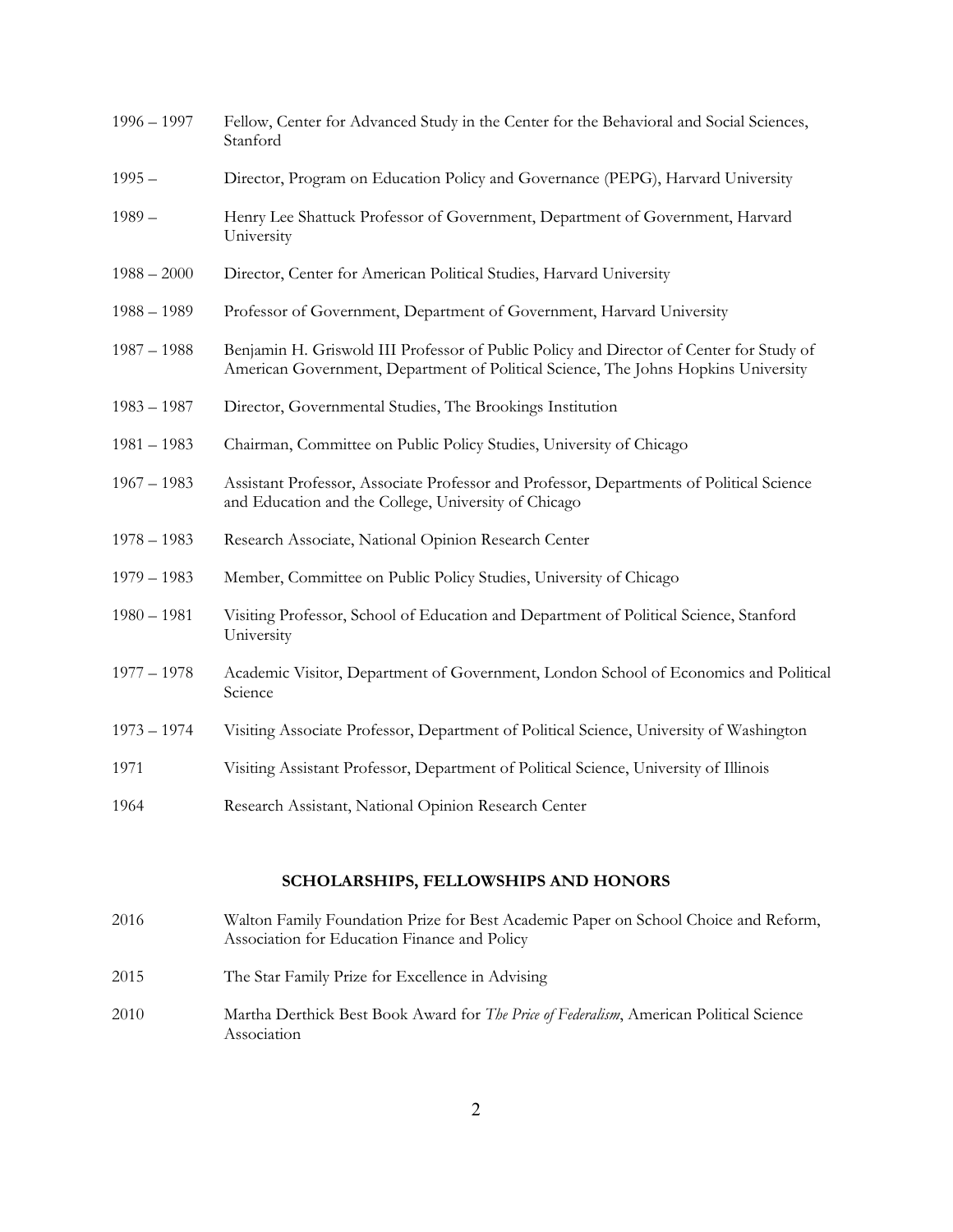| 2003          | The Thomas B. Fordham Prize for Distinguished Scholarship                                                                                                           |
|---------------|---------------------------------------------------------------------------------------------------------------------------------------------------------------------|
| $1996 - 1997$ | Fellow, Center for the Advanced Study of the Social and Behavioral Sciences, Stanford,<br>California                                                                |
| 1996          | Aaron Wildavsky Award for best book in public policy, Policy Studies Section, American<br>Political Science Association                                             |
| 1996          | Norton Long Career Achievement Award, Urban Politics Section, American Political<br>Science Association                                                             |
| 1996          | Member, American Academy of Arts and Sciences                                                                                                                       |
| 1994          | Stephen Bailey Award for Outstanding Contributions to Politics of Education, American<br><b>Educational Research Association</b>                                    |
| 1990          | Donald Stone Award for Lifetime Contribution to the Study of Federalism, American Public<br>Administration Association                                              |
| 1984          | Elected to National Academy of Education                                                                                                                            |
| 1982          | Woodrow Wilson Foundation Award, American Political Science Association Award for<br>best book published in 1981 in politics, government or international relations |
| $1977 - 1978$ | John Simon Guggenheim Fellowship                                                                                                                                    |
| $1977 - 1978$ | German Marshall Fund of the United States Fellowship                                                                                                                |
| 1977          | Gladys Kammerer Award, American Political Science Association Award for best book<br>published in 1976 on United States national policy                             |
| $1968 - 1969$ | North Atlantic Treaty Organization Postdoctoral Fellowship                                                                                                          |
| 1966          | Woodrow Wilson Dissertation Fellowship                                                                                                                              |
| 1965          | Russell Sage Foundation Fellowship for the Study of Urban Politics                                                                                                  |
| $1963 - 1965$ | National Opinion Research Center Training Fellowship                                                                                                                |
| $1962 - 1963$ | Woodrow Wilson National Fellowship                                                                                                                                  |
| $1958 - 1962$ | National Merit Scholarship                                                                                                                                          |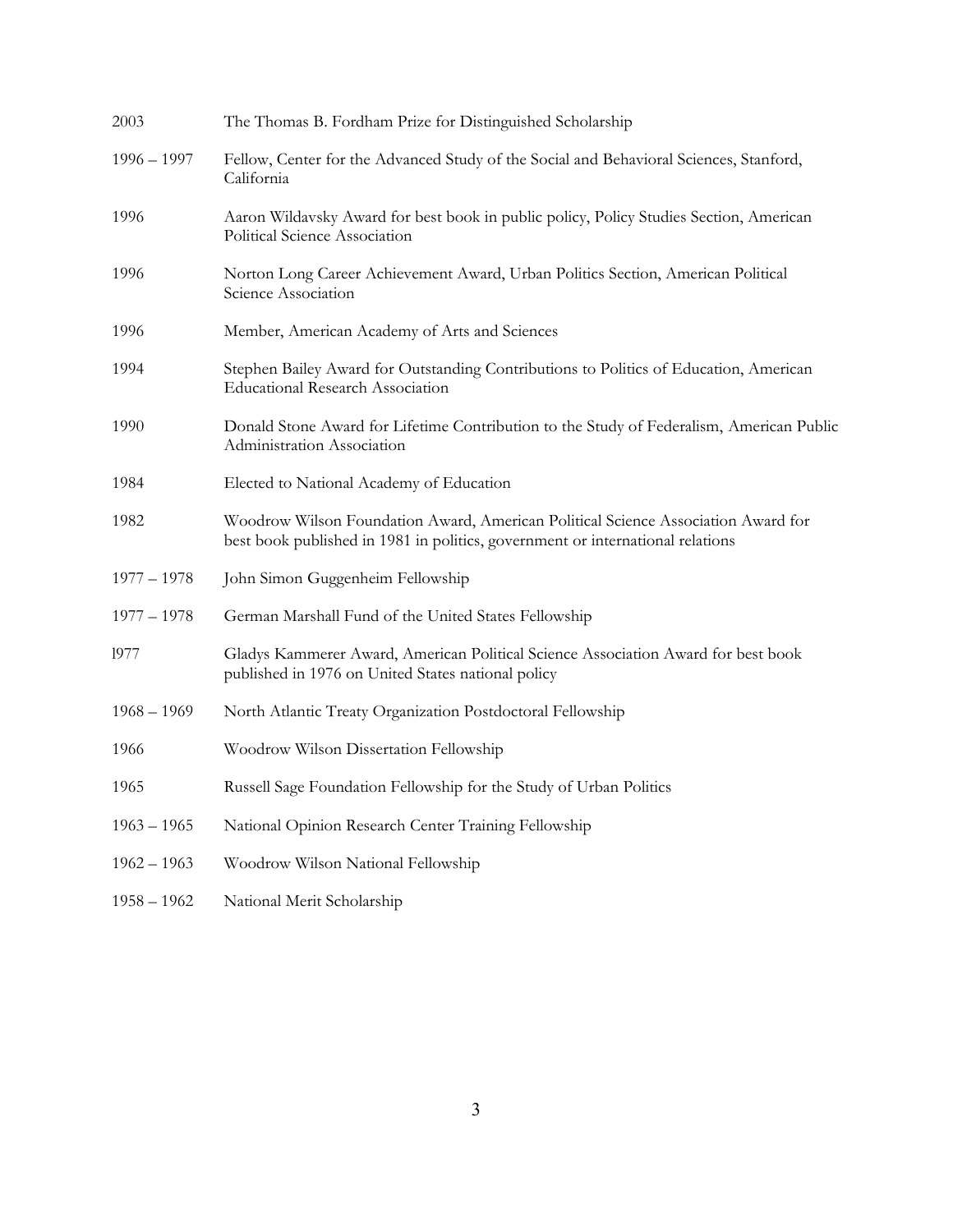#### **BIBLIOGRAPHY**

#### BOOKS

### *Author*

- 1. *Teachers versus the Public: What Americans Think about Schools and How to Fix Them,* with Michael Henderson and Martin R. West, Brookings Institution Press, 2014.
- 2. *Endangering Prosperity: A Global View of the American School,* Brookings Institution Press, 2013.
- 3. *The New American Democracy*, with Morris P. Fiorina, Bertram Johnson and William G. Mayer , Pearson Publishers,  $7<sup>th</sup>$  edition, 2011 and earlier editions.
- 4. *America's New Democracy*, with Morris P. Fiorina, Bertram Johnson and William G. Mayer, Penguin Academics, 6<sup>th</sup> edition, 2010 and earlier editions.
- 5. *Saving Schools: From Horace Mann to Virtual Learning*, Harvard University Press, 2010.
- 6. *The Education Gap: Vouchers and Urban Schools*, *Revised Edition,* co-author William G. Howell, with Patrick J. Wolf and David E. Campbell, Brookings Institution Press, 2006.
- 7. *The Education Gap: Vouchers and Urban Schools*, with William G. Howell, with Patrick J. Wolf and David E. Campbell, Brookings Institution Press, 2002.
- 8. *The Price of Federalism*, Brookings Institutional Press, 1995. Winner of the Martha Derthick Best Book Award. Award given to the best book on federalism and intergovernmental relations. Winner of the Aaron Wildavsky Award. Award given to the best book in public policy, Policy Studies Section, American Political Science Association.
- 9. *Welfare Magnets: A Case for a National Welfare Standard,* with Mark C. Rom, Brookings Institution Press, 1990.
- 10. *When Federalism Works,* with Barry Rabe and Kenneth Wong, Brookings Institution Press, 1986.
- 11. *The Politics of School Reform*, 1870-1940, University of Chicago Press, 1985.
- 12. *Making the Grade: Federal Policy and American Education*, Twentieth Century Fund, 1983.
- 13. *City Limits*, University of Chicago Press, 1981. Winner of the Woodrow Wilson Foundation Award. Award given to the best book published in 1981 in politics, government or international relations, American Political Science Association.
- 14. *School Politics Chicago Style*, University of Chicago Press, 1976, pb 1981. Winner of the Gladys Kammerer Award, American Political Science Association. Award given to the best book on American politics.
- 15. *Race and Authority in Urban Politics: Community Participation and the War on Poverty,* with J. David Greenstone, Russell Sage, 1973, pb with new intro, University of Chicago Press, 1976.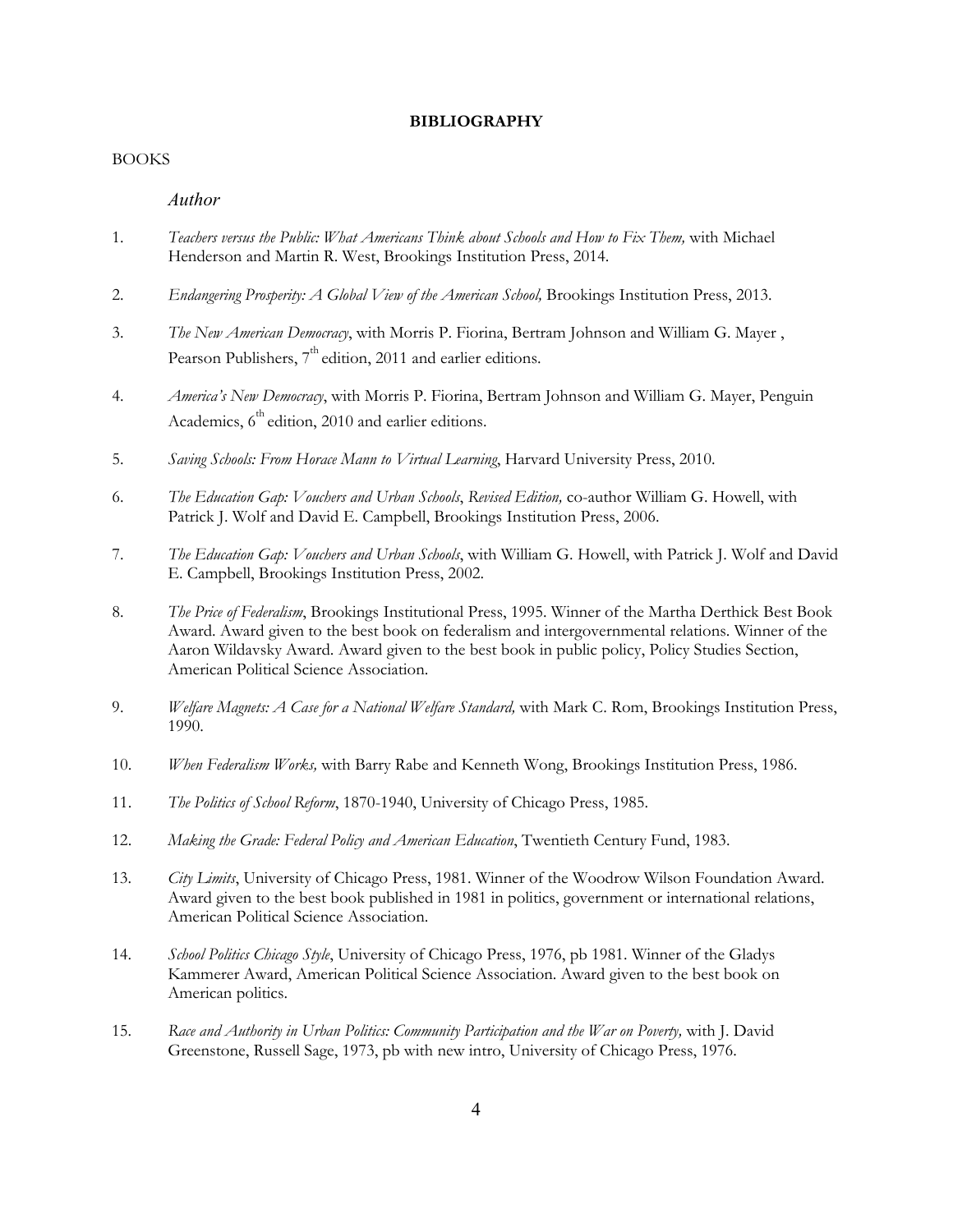#### BOOKS

## *Editor*

- 1. *Scalia's Constitution: Essays on Law and Education*, with Michael W. McConnell, eds., Palgrave Macmillan, 2017
- 2. *The Global Debt Crisis: Haunting U.S. and European Federalism*, with Daniel Nadler, eds., Brookings Institution Press, 2014.
- 3. *School Choice International*, with Rajashri Chakrabarti, eds., The MIT Press, 2008.
- 4. *Schools and the Equal Opportunity Problem*, with Ludger Woessmann, eds., The MIT Press, 2007.
- 5. *School Money Trials: The Legal Pursuit of Education Adequacy*, with Martin R. West, eds., Brookings Institutional Press, 2007.
- 6. *Reforming Education in Florida – A Study Prepared by the Koret Task Force on K-12 Education,* ed., Hoover Institution Press, 2006.
- 7. *Reforming Education in Florida –Recommendations from the Koret Task Force on K-12 Education, ed., Hoover* Institution Press, 2006.
- 8. *Generational Change: Closing the Test Score Gap*, ed., Roman & Littlefield Publishers, Inc., 2005.
- 9. *Choice and Competition in American Education*, ed., Roman & Littlefield Publishers, Inc., 2005.
- 10. *The Future of School Choice*, ed., Hoover Institution Press, 2003.
- 11. *No Child Left Behind? The Politics and Practice of School Accountability*, with Martin R. West, eds., Brookings Institutional Press, 2003.
- 12. *Our Schools & Our Future... Are We Still at Risk?*, ed., Hoover Institution Press, 2003.
- 13. *Charters, Vouchers, and Public Education*, with David Campbell, eds., Brookings Institution Press, 2001.
- 14. *Earning and Learning: How Schools Matter*, with Susan Mayer, eds., Brookings Institution Press, 1999.
- 15. *Learning from School Choice* with Bryan Hassel, eds., Brookings Institution Press, 1998.
- 16. *Classifying by Race,* ed., University of Princeton Press, 1995.
- 17. *The President, the Congress and the Making of Foreign Policy*, ed., Oklahoma University Press, 1994.
- 18. *The Urban Underclass*, with Christopher Jencks, eds., Brookings Institution Press, 1991.
- 19. *Can the Government Govern?*, with John E. Chubb, eds., Brookings Institution Press, 1989.
- 20. *The New Direction in American Politics*, with John Chubb, eds., Brookings Institution Press, 1985.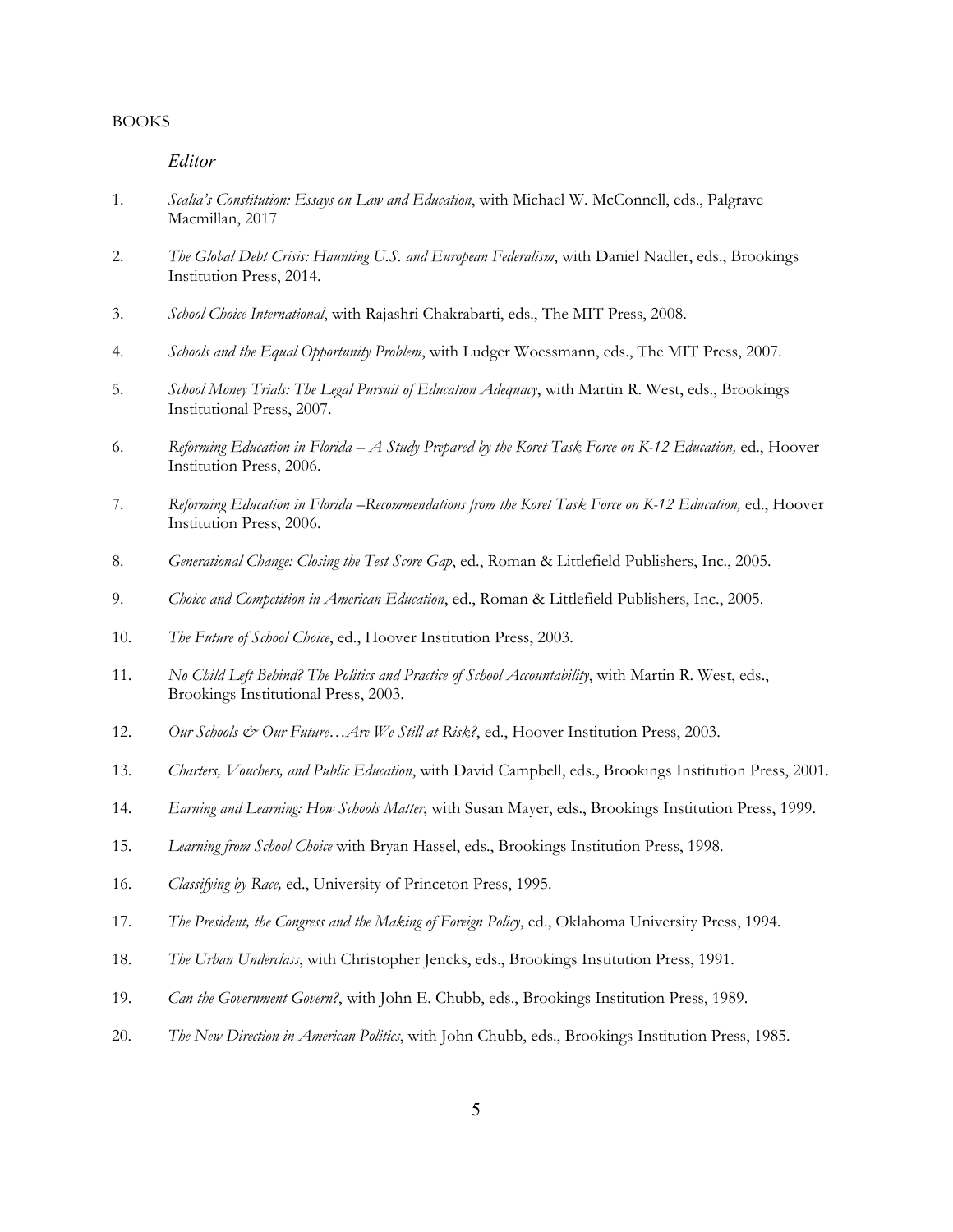- 21. *The New Urban Reality,* ed., Brookings Institution Press, 1985.
- 22. *Urban Politics and Public Policy: The City in Crisis*, with S.M. David, eds., Praeger, 1973; 2nd edition, Praeger, 1976.

## **ARTICLES**

*Academic*

- 1. "Experimentally Estimated Impacts of School Vouchers on Educational Attainments of Moderately and Severely Disadvantaged Students," with Albert Cheng (forthcoming). *Sociology of Education*.
- 2. "Cost-Benefit Information Closes Aspiration Gaps—If Parents Think Their Child is Ready for College," with Albert Cheng, Michael B. Henderson, and Martin R. West. *Education Economics*, January 20, 2021. DOI: 10.1080/09645292.2021.1874879
- 3. "Is Seeing Believing? How Americans and Germans Think about Their Schools," with Michael B. Henderson, Philipp Lergetporer, Katharina Werner, Martin R. West, and Ludger Woessmann, in M. R. West and L. Woessmann, eds., *Public Opinion and the Political Economy of Education around the World,* MIT Press (in press), Ch. 3 (pp. 55–96).
- 4. "Ten-Year Trends in Public Opinion of U.S. Schools," with Samuel Barrows, Michael B. Henderson, Martin R. West, in M. R. West and L. Woessmann, eds., *Public Opinion and the Political Economy of Education around the World,* MIT Press (in press), Ch. 5 (pp. 175–203).
- 5. "Changes in the Performance of Students in Charter and District Sectors of U.S. Education: An Analysis of Nationwide Trends," with M. Danish Shakeel. *Journal of School Choice*, 14:4, pp. 604–632. DOI: 10.1080/15582159.2020.1811467
- 6. "Do Charter Schools Pose a Threat to Private Schools? Evidence from Nationally Representative Surveys of U.S. Parents," with Samuel Barrows, Albert Cheng, and Martin R. West. *The Journal of School Choice: International Research and Reform*, Vol. 13, No. 1, 10–32 (2019).
- 7. "Experimental Estimates of Impacts of Cost-Earnings Information on Adult Aspirations for Children's Postsecondary Education," with Albert Cheng. *The Journal of Higher Education* (2018).
- 8. "Relative Performance Information and Perceptions of Public Service Quality: Evidence from American School Districts," with Samuel Barrows, Michael Henderson and Martin R. West. *Journal of Public Administration Research and Theory* 10(1093) 2016.
- 9. "Experimentally Estimated Impacts of School Vouchers on College Enrollment and Degree Attainment," with Matthew M. Chingos. *Journal of Public Economics,* 122 p.1–12 (2015).
- 10. "The Education Iron Triangle," with Martin R. West and Michael Henderson. *The Forum*, Vol. 10: Issue 1, Article 5 (2012).
- 11. "It's Easier to Pick a Good Teacher than to Train One: Familiar and new results on the correlates of teacher effectiveness," with Matthew M. Chingos. *Economics of Education Review,* 30(1) p.449–465  $(2011).$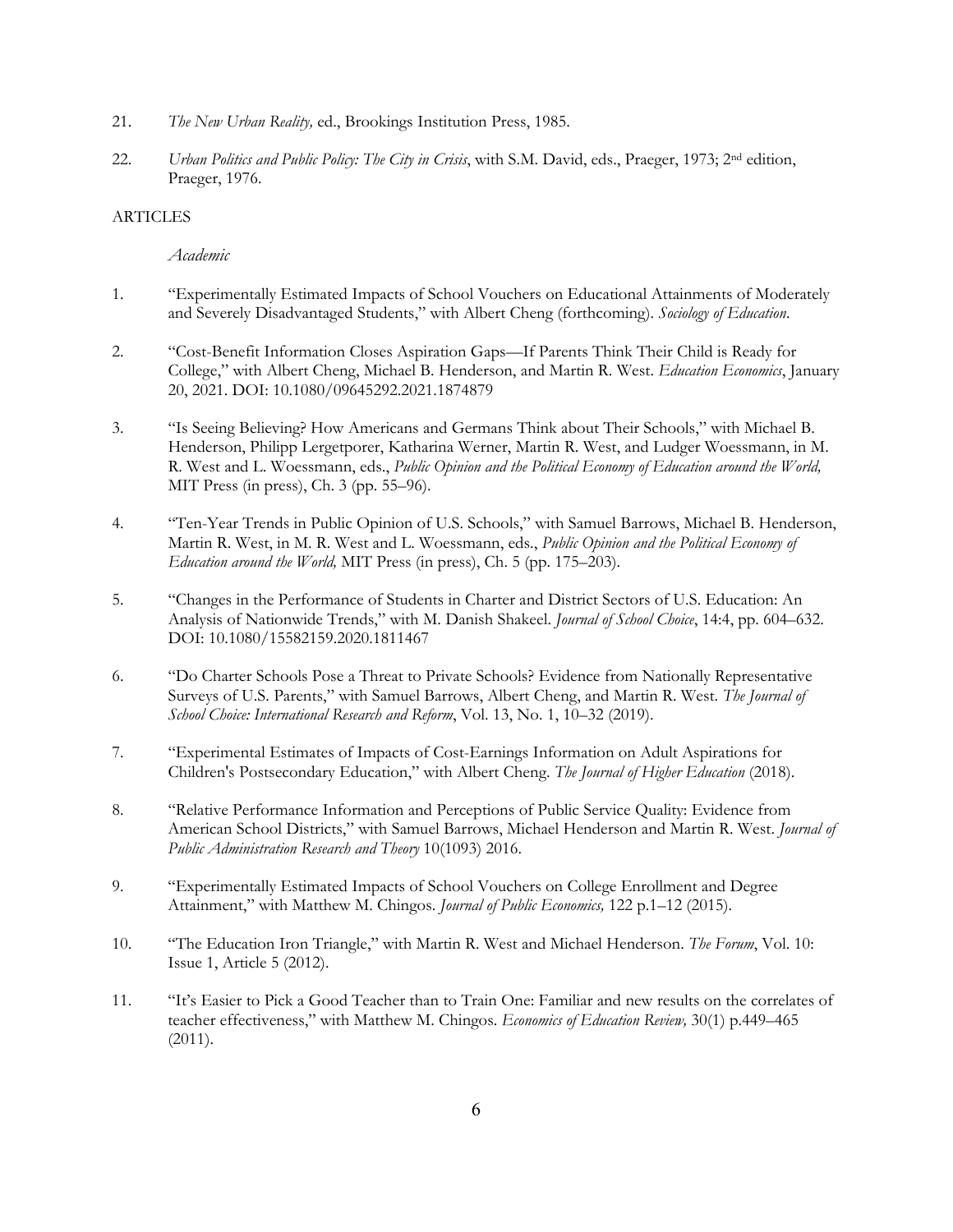- 12. "Eighth Graders and Compliance: Social Capital and School Sector Impacts on the NonCognative Skills of Early Adolescents," with Martina Viarengo. *School Choice and School Improvement,* Harvard Education Press, Cambridge (2011).
- 13. "Voucher Impacts: Differences between Public and Private Schools," in Mark Berends, Matthew G. Springer, Dale Ballou and Herbert Walberg, eds., *Handbook of Research on School Choice*, Routledge, New York, (2009).
- 14. "School Vouchers in the United States: Productivity in the Public and Private Sectors," *Zeitschrift für Erziehungswissenschaft – Journal of Educational Science*, ZfE 11, 2:253–267 (2008).
- 15. "The Case for Curriculum-Based, External Examinations That Have Significant Consequences for Students," *Peabody Journal of Education*, 82(4): 645–666 (2007).
- 16. "The efficacy of choice threats within school accountability systems: Results from legislatively induced experiments," with Martin R. West. *Economic Journal,* 116(510): C46–C62 (2006).
- 17. "The New Politics of Federalism," in Scott Greer, ed., *Territory, Democracy and Justice: Regionalism and Federalism in Western Democracies*, Macmillan Ltd, New York, NY, 2006.
- 18. "Uses of Theory in Randomized Field Trials: Lessons From School Voucher Research on Disaggregation, Missing Data, and the Generalization of Findings," with William G. Howell. *American Behavioral Scientist*, 47(5): 634–657 (2004).
- 19. "Efficiency, Bias, and Classification Schemes: A Response to Alan B. Krueger and Pei Zhu," with William G. Howell. *American Behavioral Scientist*, 47(5): 699–718 (2004).
- 20. "The Changing Politics of Federalism," in Craig Parson and Al Roberts, eds., *Evolving Federalisms: The intergovernmental balance of power in America and Europe*, The Maxwell School of Syracuse University, Syracuse, New York, 2003, pp. 25–42.
- 21. "School Vouchers: Results from Randomized Experiments," with William G. Howell, Patrick J. Wolf and David E. Campbell, in Caroline M. Hoxby, ed., *The Economics of School Choice*, The University of Chicago Press, 2003, pp. 107–144.
- 22. "The President's Dominance in Foreign Policy Making," in Cohen, Jeffrey and David Nice, eds., *The Presidency: Classic and Contemporary Readings*. McGraw-Hill: New York, 2003. This article is a revised version of "The International System and Foreign Policy" in *The President, the Congress, and the Making of Foreign Policy* (Norman OK: University of Oklahoma Press, 1994), pp. 3–22.
- 23. "Voucher Programs and the Effect of Ethnicity on Test Scores," with William G. Howell, in John E. Chubb and Tom Loveless, eds., *Bridging the Achievement Gap,* Brookings Institution Press, 2002.
- 24. "School Vouchers and Academic Performance: Results from Three Randomized Field Trials," with William G. Howell, Patrick J. Wolf and David E. Campbell. *Journal of Policy Analysis and Management*, 21(2): 191–217 (2002).
- 25. "Interstate Competition and Welfare Policy," with Mark Carl Rom and Kenneth F. Scheve, Jr., in *Welfare Reform, A Race to the Bottom?* eds., Sanford F. Schram and Samuel H. Beer, October 1999, pp. 21–41.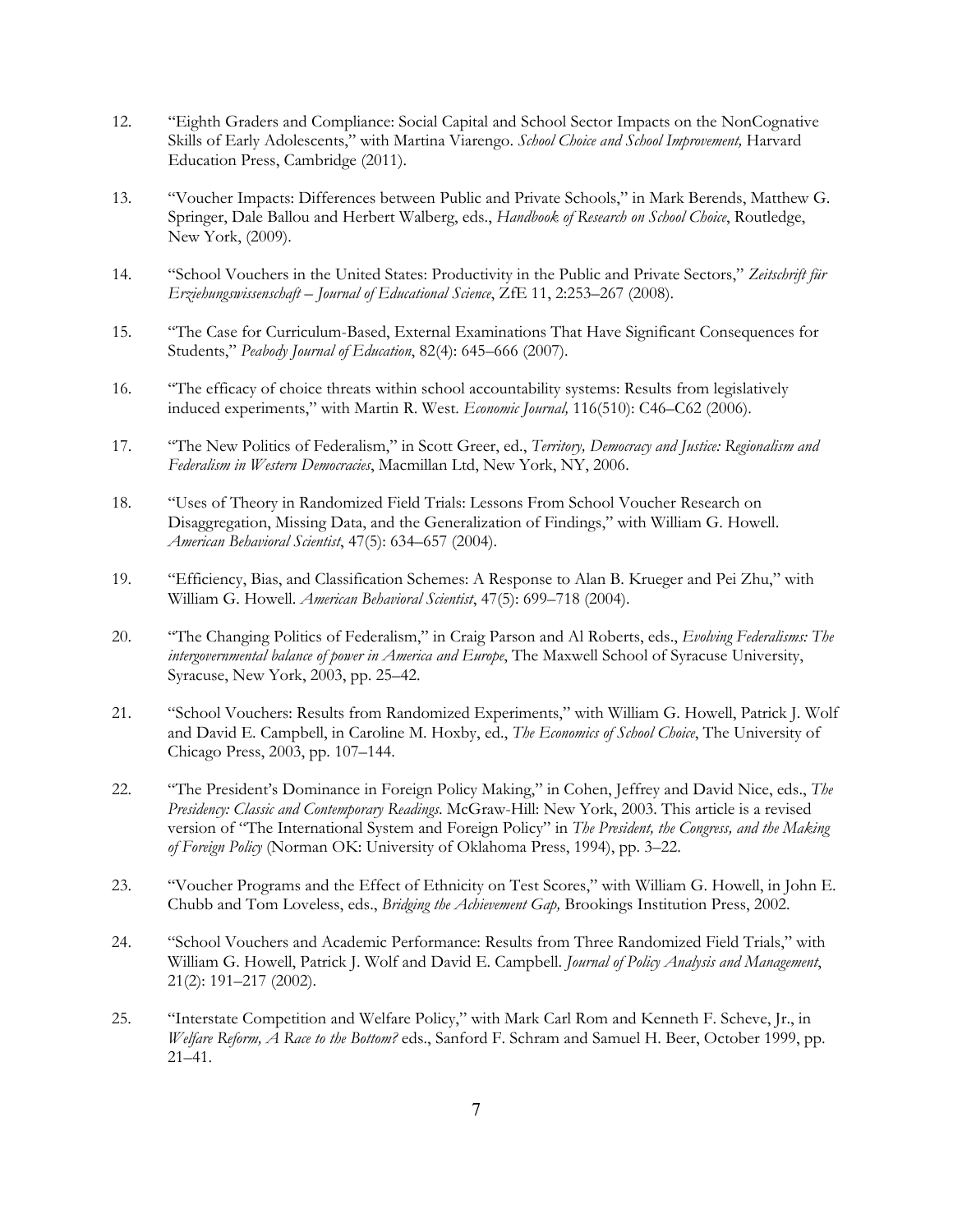- 26. "Effectiveness of School Choice: The Milwaukee Experiment," *Education and Urban Society*, 31(2): 190–213 (1999).
- 27. "School Choice in New York City," with David Myers, William Howell and Daniel Mayer, in Paul E. Peterson and Susan Mayer, eds., *Earning and Learning: How Schools Matter*, Brookings Institution Press, 1999.
- 28. "School Reforms: How Much Do They Matter?" in Paul E. Peterson and Susan Mayer, eds., *Earning and Learning: How Schools Matter*, Brookings Institution Press, 1999.
- 29. "Do Hard Courses and Good Grades Enhance Cognitive Skills?" with Jay R. Girotto, in Paul E. Peterson and Susan Mayer, eds., *Earning and Learning: How Schools Matter*, Brookings Institution Press, 1999.
- 30. "School Choice: A Report Card," *The Virginia Journal of Social Policy and the Law*, 6(1): 47–80 (1998).
- 31. "Interstate Competition and Welfare Policy," with Mark Carl Rom and Kenneth F. Scheve, Jr. *Publius, The Journal of Federalism*, 28(3): 17–37 (1998).
- 32. "The Effectiveness of School Choice in Milwaukee: A Secondary Analysis of Data from the Programs Evaluation," with Jay P. Green and Jiangtao Du, in Paul E. Peterson and Bryan C. Hassel, eds., *Learning from School Choice*, Brookings Institution Press, 1998, pp. 335–356.
- 33. "Devolution's Price," *Yale Law & Policy Review/Yale Journal on Regulation. Symposium: Constructing a New Federalism*, 1996, pp. 111–121.
- 34. "Questioning by the Foreign Policy Committees," with Jay Greene in Paul E. Peterson, ed., *The Congress, The Presidency and the Making of Foreign Policy*, Oklahoma 1995. pp. 74–100.
- 35. "A Politically Correct Solution to Racial Classification," introductory essay in Paul E. Peterson, ed., *Classifying by Race,* Princeton, 1995.
- 36. "Urban Policies," in Donald C. Bacon, Roger H. Davidson, and Morton Keller, eds., *The Encyclopedia of the United States Congress,* New York: Simon and Schuster, 1995.
- 37. "Why Presidential-Congressional Conflict is Dwindling," *British Journal of Political Science*, January, 1994.
- 38. "The President's Dominance in Foreign Policy Making," *Political Science Quarterly,* 109(2): 215–34. Reprinted in Jeffrey Cohen and David Nice, eds., *The Presidency: Classic and Contemporary Readings,* Boston: McGraw Hill Higher Education, 2002.
- 39. "Are Big City Schools Holding their Own?" in John Rury, ed., *Seeds of Crisis*, University of Wisconsin, 1993.
- 40. "The Fiscal Place of Big Cities in the Federal System," in Henry G. Cisneros, ed., *Interwoven Destinies: The Cities and the Nation*, W. W. Norton, 1993.
- 41. "The Politics of Social Policy in the 1990s," in Joseph A. Pechman and Michael S. McPherson, *Fulfilling America's Promise: Social Policies for the 1990,* Cornell University Press, 1992.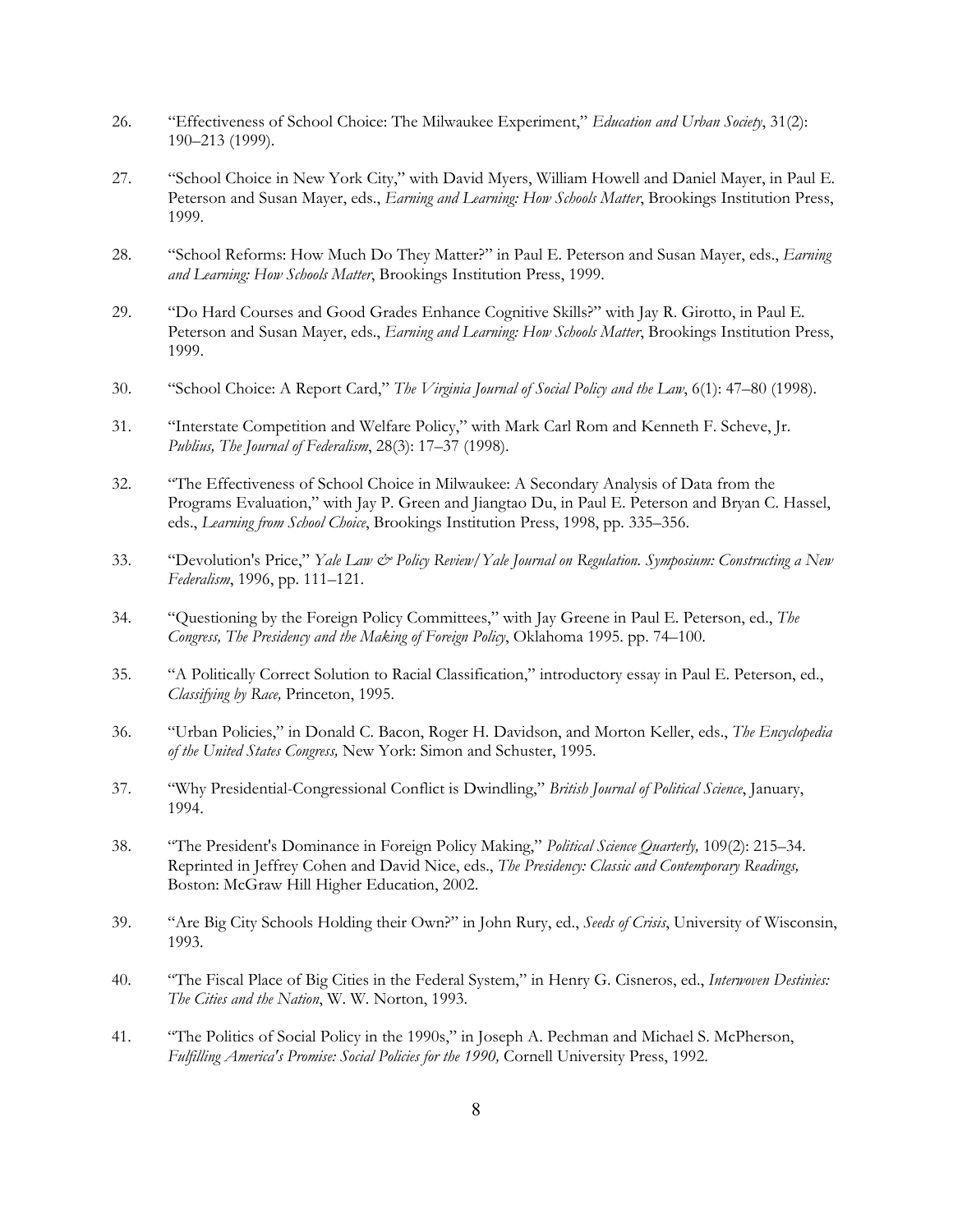- 42. "Political Institutions and the American Economy," in Samuel Kernell, ed., *Parallel Politics: Economic Policymaking in Japan and the United States*, with John Chubb, Brookings, 1991.
- 43. "The Urban Underclass and the Poverty Paradox," in Christopher Jencks and Paul E. Peterson, eds., *The Urban Underclass*, Brookings, 1991. Reprinted in *Political Science Quarterly*, Winter, 1991–92, pp. 617–38.
- 44. "The Rise and Fall of Special Interest Politics," in Mark Petracca, ed., *The Transformation of Interest Group Politics*, Westview, 1991.
- 45. "Monopoly and Competition in American Education," in William H. Clune and John F. Witte, eds., *Choice and Control in American Education*, Palmer, 1990, pp. 47–78.
- 46. "American Political Institutions and the Problem of Governance", with John E. Chubb in Paul E. Peterson and John Chubb, eds., *Can the Government Govern?* Brookings, 1989.
- 47. "American Federalism, Welfare Policy and Residential Choices," with Mark C. Rom. *American Political Science Review,* September 1989.
- 48. "Macro-Economic Policy: Who's in Control?" with Mark C. Rom, in Paul E. Peterson and John E. Chubb, eds. *Can the Government Govern?* Brookings, 1989.
- 49. "Administering Federal Policy" in Norman J. Boyan, ed., *The Handbook of Research on Educational Administration*, New York: Longman, 1988, pp. 467–486.
- 50. "Economic and Political Trends Affecting Education," in Ron Haskins and Duncan MacRae, eds., *Policies for America's Public Schools*, Norwood, New Jersey: Ablex, 1988, pp. 25–54.

#### ARTICLES

## *General Audience*

- 1. "Vaccination by Age Is the Way to Go." *Wall Street Journal*, January 12, 2021
- 2. "COVID-19 Could Be the Moment We Turn to School Choice as a Road to Equal Opportunity." *The Dallas Morning News*, January 10, 2021
- 3. "Charter Schools Show Steeper Upward Trend in Student Achievement than District Schools," with M. Danish Shakeel. *Education Next,* Vol. 21, No. 1, pp. 40–47 (2021)
- 4. "What American Families Experienced When Covid-19 Closed Their Schools," with Michael B. Henderson, David Houston, and Martin R. West. *Education Next,* Vol. 21, No. 1, pp. 22–31 (2021)
- 5. "Amid Pandemic, Support Soars for online Learning, Parent Poll Shows," with Michael B. Henderson, David Houston, M. Danish Shakeel, and Martin R. West. *Education Next,* Vol. 21, No. 1, pp. 6–21 (2021)
- 6. "Toward Equitable School Choice," A Policy Analysis from the Hoover Education Success Initiative, December 1, 2020. https://www.hoover.org/research/toward-equitable-school-choice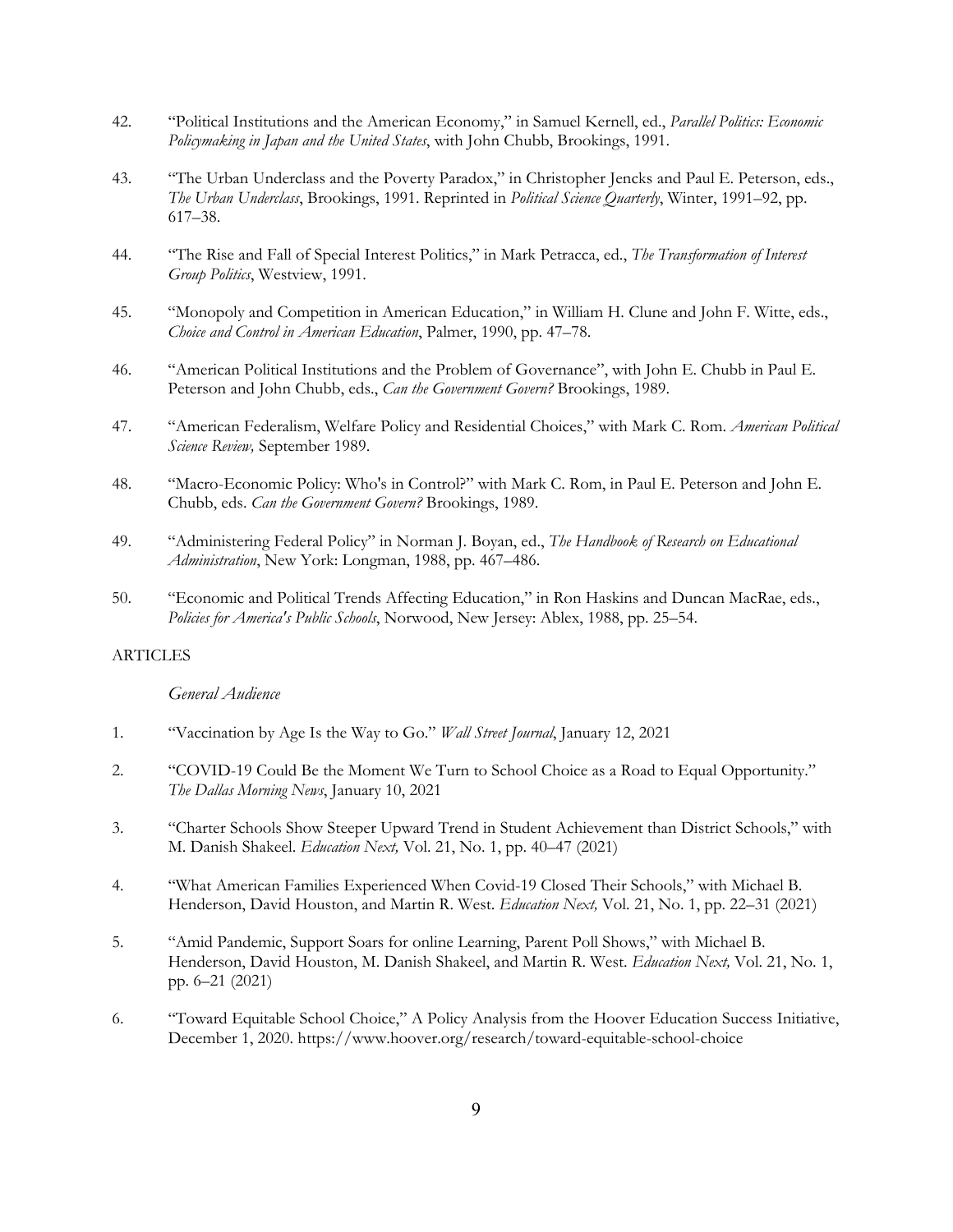- 7. "The Charter School Advantage," with M. Danish Shakeel. *The Wall Street Journal*, September 8, 2020.
- 8. "The Price Students Pay When Schools Are Closed." *Education Next*, July 31, 2020. https://www.educationnext.org/price-students-pay-when-schools-are-closed/
- 9. "Science says: 'Open the schools," with Scott W. Atlas. *The Hill*, June 1, 2020.
- 10. "Cuban Schools: Too Good to Be True." *Education Next*, March 17, 2020. https://www.educationnext.org/cuban-schools-too-good-to-be-true-what-explains-castroeducational-excellence/
- 11. "Cuban Schools: Too Good to Be True (unabridged)." *Education Next*, March 16, 2020. https://www.educationnext.org/cuban-schools-too-good-to-be-true-what-explains-castroseducational-excellents-unabridged/
- 12. "Cuba Is an Academic Fraud: Few educational stats are available, and they are highly suspect." *Wall Street Journal*, March 16, 2020.
- 13. "Public Support Grows for Higher Teacher Pay and Expanded School Choice: Results from the 2019 Education Next Poll," with Michael B. Henderson, David Houston, and Martin R. West. *Education Next*, Vol. 20, No. 1, pp. 8–27 (2020)
- 14. "Student Achievement Gap Fails to Close for Nearly 50 Years—It Is Time to Focus on Teacher Quality," in Lindsey M. Burke and Jonathan Butcher, eds., *The Not-So-Great Society,* The Heritage Foundation (2019), Ch. 8.
- 15. "The Achievement Gap Fails to Close", with Eric A. Hanushek, Laura M. Talpey, and Ludger Woessmann. *Education Next*, Vol. 19, No. 3, pp. 8–17 (2019)
- 16. "Shuttering Schools in Chicago: A Review of *Ghosts in the Schoolyard* by Eve Ewing." *Education Next*, Vol. 19, No. 3, pp. 75, 77.
- 17. "The War on Poverty Remains a Stalemate," with Eric Hanushek. *Wall Street Journal*, March 17, 2019.
- 18. "Public Support Climbs for Teacher Pay, School Expenditures, Charter Schools, and Universal Vouchers: Results from the 2018 EdNext Poll", with Albert Cheng, Michael B. Henderson, and Martin R. West, *Education Next*, Vol 19, No. 1, pp. 8–26 (2019)
- 19. "Have States Maintained High Expectations for Student Performance? An analysis of 2017 state proficiency standards", with Daniel Hamlin, *Education Next*, Vol. 18, No. 4, pp. 42–49 (2018)
- 20. "The Politics of Choice When the Public School was Born: A Review of *Public vs. Private* by Robert N. Gross", *Education Next*, Vol. 18, No. 3, pp. 75–76 (2018).
- 21. "Both Teachers and the Public Back Janus Decision by Supreme Court," with Albert Cheng, *Education Next*, June 27, 2018, https://www.educationnext.org/both-teachers-public-back-janusdecision-supreme-court/
- 22. "Latest NAEP Results: Obama Administration Fails U.S. Students, *Education Next*, April 10, 2018, https://www.educationnext.org/latest-naep-results-obama-administration-fails-u-s-students/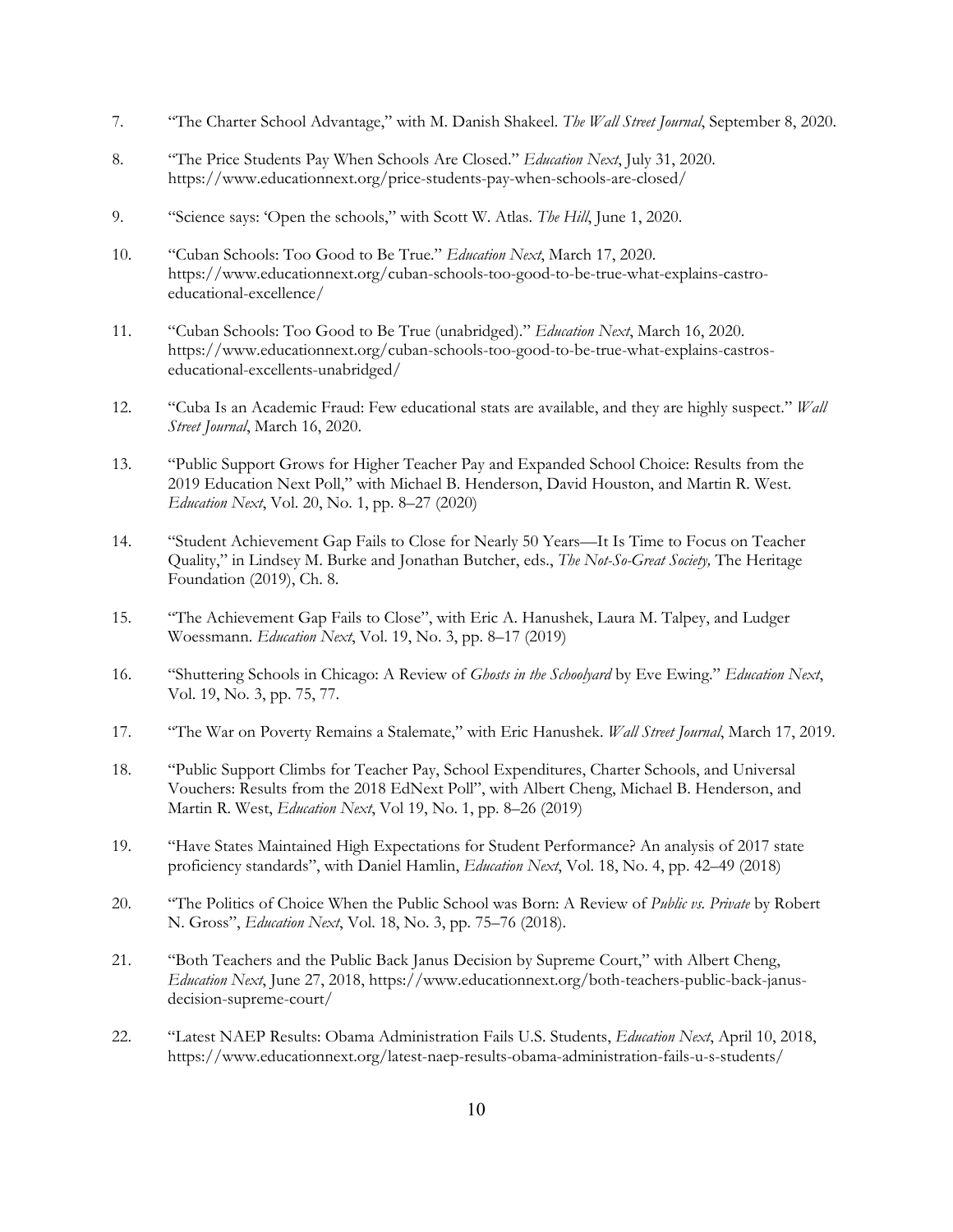- 23. "The Rebound in Charter Support—But Also Widening Partisan Divide," with Albert Cheng, *Education Next*, March 27, 2018, https://www.educationnext.org/rebound-charter-support-but-alsowidening-partisan-divide/
- 24. "Americans May Be More Tolerant of Muslims Thank Ever", *Wall Street Journal*, August 14, 2017
- 25. "Hispanic Students Need Degree Data", *U.S. News & World Report*, August 15, 2017
- 26. "Trump Should Capitalize on Vouchers' Newfound Popularity", *Real Clear Education*, May 26, 2017
- 27. "Changing Our Teens, One Family at a Time", review of *The Vanishing American Adult* by Ben Sasse, *Education Next*, Vol. 18, No. 1, pp. 79–80
- 28. "The 2017 *EdNext* Poll on School Reform", with Martin R. West, Michael B. Henderson, and Samuel Barrows, *Education Next*, Vol. 18, No. 1, pp. 32–52
- 29. "Partisanship and Higher Education: Where Republicans and Democrats agree", *Education Next*, Vol. 18, No. 1, p. 5
- 30. "American Exceptionalism Isn't a Modern Idea", *Wall Street Journal*, May 4, 2017
- 31. "How Satisfied are Parents with Their Children's Schools?" with Albert Cheng, *Education Next*, Vol. 17, No. 2, pp. 20–27 (2017).
- 32. "What Do Parents Think of Their Children's Schools" with Samuel Barrows and Martin R. West, *Education Next*, Vol. 17, No. 2, pp. 8–18 (2017).
- 33. "Common Core Brand Taints Opinion on Standards" with Michael B. Henderson, Martin R. West, and Samuel Barrows, *Education Next*, Vol. 17 No. 1, pp. 8–17 (2017)
- 34. "Trump's Education Pick: A Win for Public-School Parents" *Wall Street Journal*, December 12, 2016.
- 35. "Post-Regulatory School Reform" *Harvard Magazine*, September-October 2016, p. 37–43 (2016).
- 36. "Why Does the NAACP Oppose Charter Schools?" *USA Today*, August 23, 2016.
- 37. "Clinton Abandons the Middle on Education" *Wall Street Journal*, August 14, 2016.
- 38. "Not Leaving, Just Changing Jobs" *Education Next*, Vol. 16, No. 3, p. 5 (2016).
- 39. "What Was Accomplished in the Era of Reform via Federal Regulation?" *Education Next*, May 12, 2016.
- 40. "The End of the Bush-Obama Regulatory Approach to School Reform" *Education Next*, Vol. 16, No. 3, p. 22–32 (2016).
- 41. "After Common Core, States Set Rigorous Standards" with Samuel Barrows and Thomas Gift, *Education Next*, Vol. 16, No. 3, p. 8–15 (2016).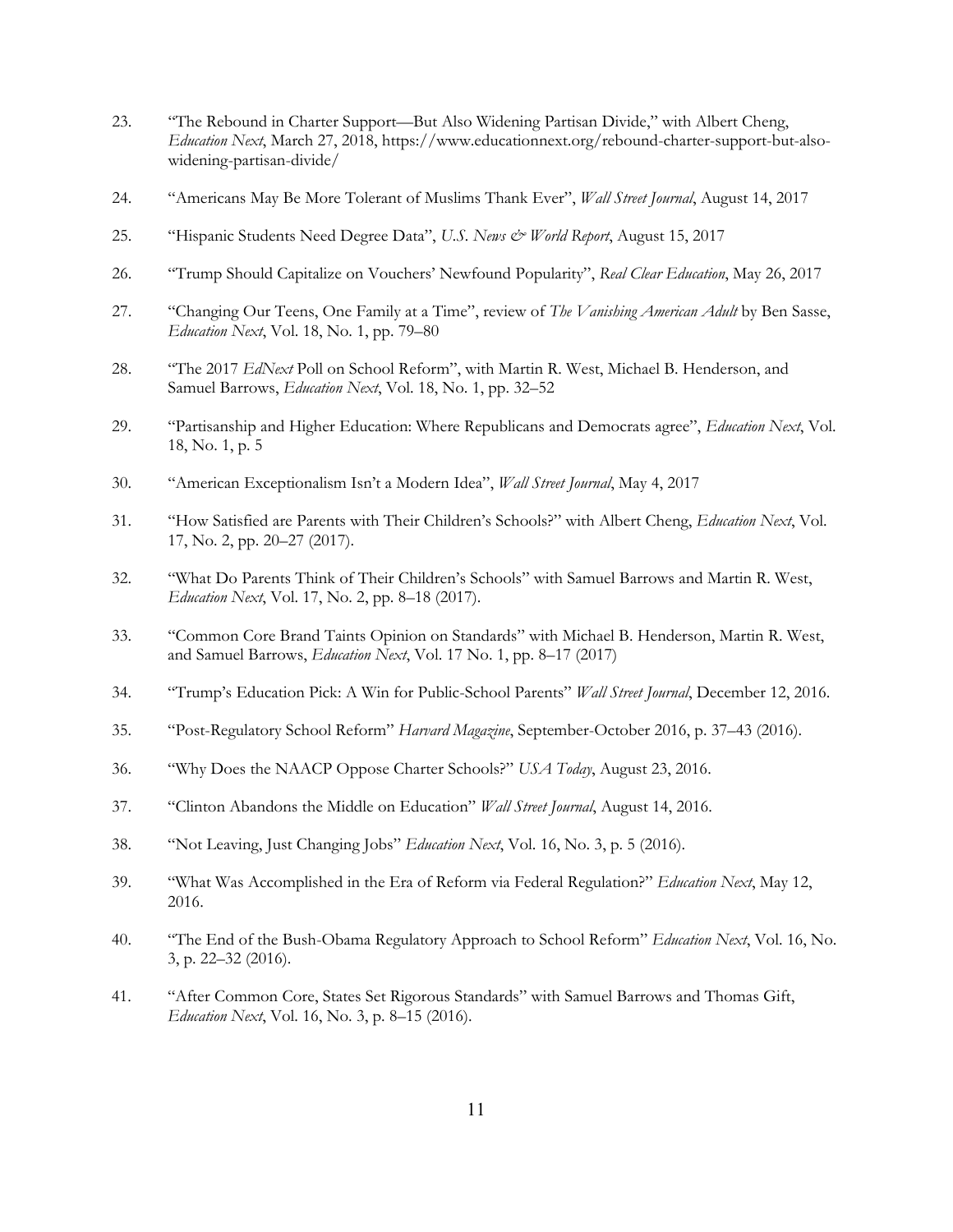- 42. "The Ideal Blended-Learning Combination" with Michael B. Horn, *Education Next,* Vol. 16, No. 2, p. 94–95 (2016).
- 43. "James S. Coleman: Education's North Star" *Education Next*, Vol. 16, No. 2, p. 5 (2016).
- 44. "Teachers More Likely to Use Private Schools for their Own Kids" *Education Next,* January 11, 2016.
- 45. "The 2015 EdNext Poll on School Reform" with Michael B. Henderson and Martin R. West, *Education Next,* Vol. 16, No. 1, p. 8–22 (2015).
- 46. "Why Do German Students Learn More, When Their Schools Get Less Money?" *Education Next,*  Vol. 16, No. 1, p. 5 (2015).
- 47. "Does the Partisan Divide Include the K–12 Curriculum?" *Education Week,* September 4, 2015.
- 48. "Republicans and Democrats Disagree on the Relative Importance of Reading, Math, and the Arts" *Education Next,* September 4, 2015.
- 49. "No-Racially-Disparate-Discipline' Policies Opposed by Both Teachers and General Public" *Education Next,* Vol. 15, No. 4, p. 5 (2015).
- 50. "Why Do Two Good Polls Get Different Results?" *Education Next,* August 25, 2015.
- 51. "Common Core: How Much Do People Know About Its Real Impact?" *Education Next,* August 19, 2015.
- 52. "Teachers and schools are funded at a higher rate than most people know" *The Washington Times,*  August 13, 2015.
- 53. "Public Supports Testing, Opposes Opt-Out, Opposes Federal Intervention" *Education Next,* July 28, 2015.
- 54. "Diane Ravitch, Union Shops and the Education Next Poll" *Education Next,* July 27, 2015.
- 55. "Even Teachers Are No Fans of Forced Union Payments" with Martin R. West, *Wall Street Journal,*  July 25, 2015.
- 56. "Teachers and the Public Oppose Agency Fees Charged By Teachers Unions" *Education Next,* July 16, 2015.
- 57. "CREDO Reveals Successful Charters' Secret Sauce" *Education Next,* Vol. 15, No. 3, p. 5 (2015).
- 58. "States Raise Proficiency Standards in Math and Reading" with Matthew Ackerman, *Education Next,*  Vol. 15, No. 3, p. 16–21 (2015).
- 59. "Racial Controversies are as Misleading Today as They Were When The Moynihan Report was Written" *Education Next,* March 4, 2015.
- 60. "Nathan Glazer on Revisiting the Moynihan Report" *Education Next*, Vol. 15, No. 2, p.5 (2015).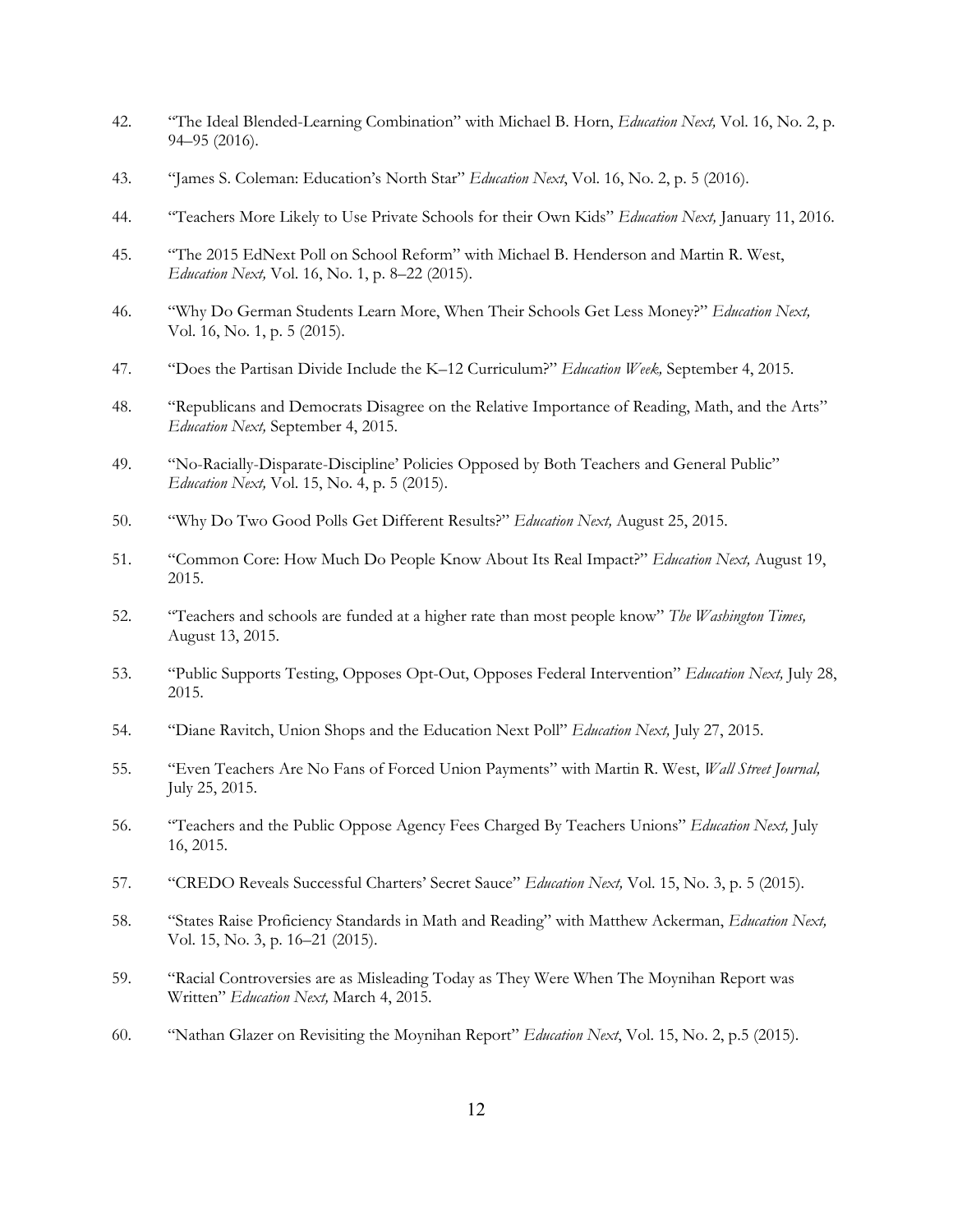- 61. "Government Should Subsidize, Not Tax, Marriage" *Education Next*, Vol. 15, No. 2, p. 64–68 (2015).
- 62. "No Child Left Behind and testing help hold schools accountable" *Los Angeles Times*, February 23, 2015.
- 63. "A rescue plan for the black family" *New York Daily News*, January 19, 2015.
- 64. "No Common Opinion on the Common Core" with Michael B. Henderson and Martin R. West, *Education Next,* Vol 15, No. 1, pp. 8–19 (2014).
- 65. "Do Teachers Support the *Vergara* Decision?" *Education Next,* Vol 15, No. 1, p. 5 (2014).
- 66. "How the Education Spendthrifts Get Away With It" *Wall Street Journal,* September 21, 2014.
- 67. "Teacher-Tenure Decision Is NOT an Abuse of Judicial Power" *Education Next,* Vol 14, No 4, p. 5 (2014).
- 68. "The Public Turns Against Teacher Tenure" *Wall Street Journal,* August 19, 2014.
- 69. "Accountability for Students: Exit Exams" *Education Next,* July 24, 2014.
- 70. "Despite Success in New York City, It's Time for Charters to Guard Their Flanks" with Michael J. Petrilli, *Education Next,* Vol 14, No. 3, p. 5 (2014).
- 71. "Study finds U.S. students lag behind those in other industrialized countries" *Washington Examiner,*  May 13, 2014.
- 72. "The Education Iron Triangle" *Education Next*, April 7, 2014.
- 73. "Six keys to economic opportunity" *Washington Times,* February 9, 2014.
- 74. "Spinning America's Report Card: The latest education test scores don't match the White House rhetoric" with Eric A. Hanushek, *Wall Street Journal,* November 8, 2013.
- 75. "Playing in the right league" with Eric A. Hanushek, *The Huffington Post*, October 28, 2013.
- 76. "Upgrade U.S. skills or pay the price" with Eric A. Hanushek, *New York Daily News*, October 9, 2013.
- 77. "Fixing our schools could fix our debt crisis, too" with Eric A. Hanushek, *FoxNews.com,* September 13, 2013.
- 78. "The Vital Link of Education and Prosperity" with Eric A. Hanuschek, *Wall Street Journal,* September 11, 2013.
- 79. "Despite Common Core, States Still Lack Common Standards" with Peter Kaplan, *Education Next* Vol 13, No. 4, pp. 44–49 (2013).
- 80. "The Obama Setback for Minority Education" *Wall Street Journal,* August 6, 2013.
- 81. "How standards are softening" *New York Daily News*, July 9, 2013.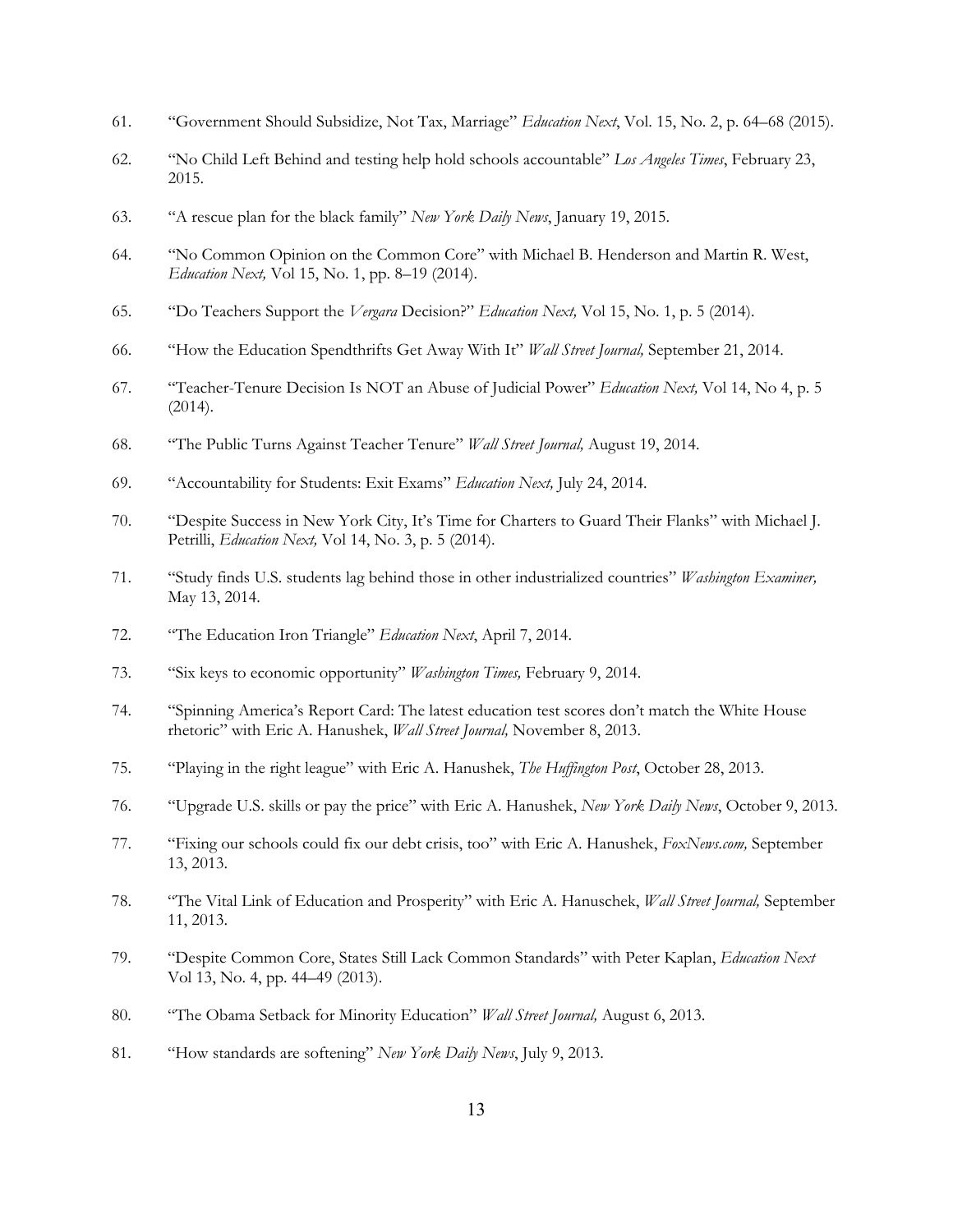- 82. "The Impact of School Vouchers on College Enrollment" with Matthew Chingos, *Education Next,* Vol 13, No. 3, pp. 58–64 (2013).
- 83. "Revelation From the TIMSS: Half or more of student achievement gains on NAEP are an illusion" *Education Next,* Vol 13, No. 2, p. 5 (2013).
- 84. "Are Americans Obsessed with Founding Documents?" *Washington Times*, January 10, 2013.
- 85. "Reform Agenda Gains Strength: The 2012 EdNext-PEPG survey finds Hispanics give schools higher grade than others do" with William Howell and Martin R. West, *Education Next*, Vol 13, No. 1 pp. 8–19 (2013).
- 86. "Is the U.S. Catching Up? International and state trends in student achievement" with Eric A. Hanushek and Ludger Woessmann, *Education Next,* Vol 12, No. 4, pp. 24–33 (2012).
- 87. "Running in Place: Americans are learning more but are not catching up to the rest of the world" *Education Next,* Vol 12, No. 4, p. 5 (2012).
- 88. "Not All Teachers Are Made of Ticky-Tacky, Teaching Just the Same: The true import of the Chetty study" *Education Next,* Vol 12, No 3, p. 5 (2012).
- 89. "Neither Broad Not Bold: A narrow minded approach to school reform" *Education Next,* Vol 12, No. 3, pp. 38–43 (2012).
- 90. "A Generation of School-Voucher Success: African American kids in New York were 24% more likely to attend college if they won a scholarship to attend private school" with Matthew Chingos, *Wall Street Journal*, August 23, 2012.
- 91. "Peterson, Howell and West: Teachers Unions Have a Popularity Problem" with William Howell and Martin R. West, *Wall Street Journal,* June 5, 2012.
- 92. "Achievement Growth: International and U.S. State Trends in Student Performance" with Eric A. Hanushek and Ludger Woessmann. Harvard University Program on Education Policy and Governance Research Paper Series: PEPG 12–03 (2012).
- 93. "Obama's Education Grade Left Behind by Bush's: President Funneled Money to Teacher's Salaries Rather Than Teaching Success" *The Washington Times,* April 5, 2012.
- 94. "The International Experience: What U.S. school can and cannot learn from other countries" *Education Next,* Vol 12, No. 1, pp. 52–59 (2012).
- 95. "A Blue State Bailout in Disguise: Our new study shows that under the Obama jobs bill, debt-ridden states will get another big handout" with Daniel Nadler, *The Wall Street Journal* September 16, 2011.
- 96. "Are U.S. students ready to compete? The latest on each state's international standing" with Eric Hanushek, Ludger Woessmann, and Carlos X. Lastra-Anadón, *Education Next* Vol 11, No. 4, pp. 51– 59 (2011).
- 97. "Teaching Math to the Talented: Which Countries and States are Producing High-Achieving Students?" with Ludger Woessmann, *Education Next,* Vol 11, No. 1, pp. 10–18 (2011).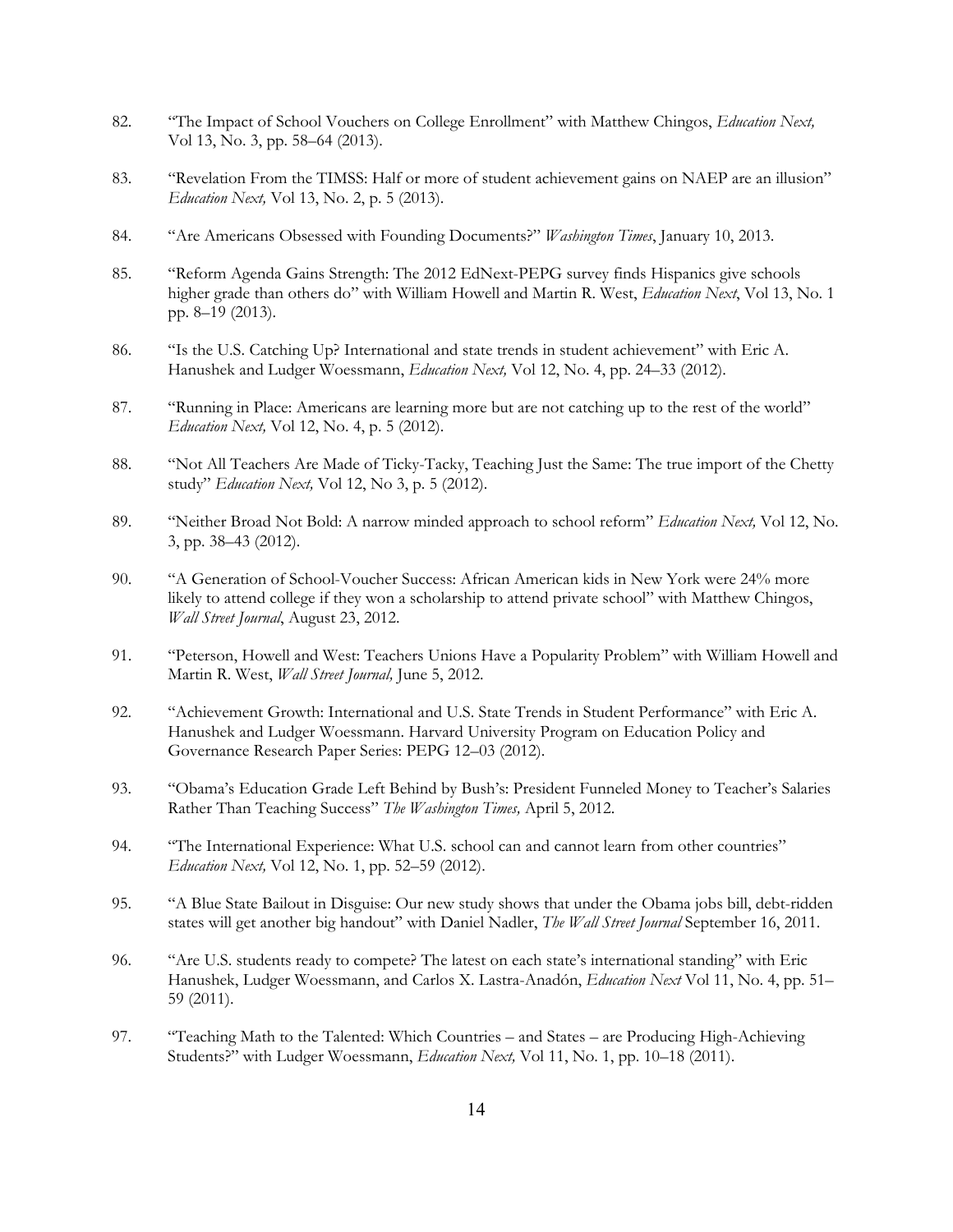- 98. "Globally Challenged: Are U. S. Students Ready to Compete?" with Eric Hanushek , Ludger Woessmann, and Carlos X. Lastra-Anadón. Harvard University Program on Education Policy and Governance Research Paper Series: PEPG 11–03 (2011).
- 99. "U.S. Math Performance in Global Perspective: How well does each state do at producing highachieving students?" with Eric Hanushek and Ludger Woessmann. Harvard University Program on Education Policy and Governance Research Paper Series: PEPG 10–19 (2010).
- 100. "Teaching Math to the Talented: Which countries and states are producing high-achieving students?" with Eric Hanushek and Ludger Woessmann, *Education Next,* Vol 11, No. 1, pp. 10–18 (2010).
- 101. "It's Easier to Pick a Good Teacher than to Train One: Familiar and New Results on the Correlates of Teacher Effectiveness." with Matthew Chingos. Harvard University Program on Education Policy and Governance Research Paper Series: PEPG 10–22 (2010)
- 102. "Meeting of the Minds." with William G. Howell, Martin R. West, *Education Next,* Vol 11, No. 1, pp. 20–31 (2010).
- 103. "Let the Charters Bloom" *Hoover Digest: Research and Opinion on Public Policy,* No.3, Summer 2010, pp. 81
- 104. "African-Americans for Charter Schools: New survey data show black support on the rise. So why is the NAACP opposed?" with Martin R. West, *Wall Street Journal*, August 3, 2010.
- 105. "State Standards Rise in Reading, Fall in Math" with Carlos Xabel Lastra-Anadón, *Education Next,* Vol 10, No. 4, pp. 12–16 (2010).
- 106. "Finding the Student's 'Price Point" *Education Week*, April 19, 2010.
- 107. "Charter Schools and Student Performance" *Wall Street Journal*, March 16, 2010.
- 108. "Expanding Choice in Elementary and Secondary Education: A Report on Rethinking the Federal Role in Education: A Report on Rethinking the Federal Role in Education" Greene, Jay et al. Brown Center on Education Policy at Brookings, February 2, 2010.
- 109. "What the Public Thinks of Public Schools" *Wall Street Journal,* September 9, 2009.
- 110. "Health Lessons from Schools" *New York Post,* September 3, 2009.
- 111. "Social Capital and School Sector Impacts on the Non-Cognitive Skills of Early Adolescents: Evidence from a Nationally Representative Longitudinal Survey" with Martina Viarengo. Harvard University Program on Education Policy and Governance Research Paper Series: PEPG09-04 (2009).
- 112. "The Persuadable Public" with William Howell and Martin West, *Education Next,* Vol 9, No. 4, pp. 20–29 (2009).
- 113. "Sustaining Progress in Times of Fiscal Crisis" with M. West, and E. Hanushek. Report Commissioned by Florida State Board of Education (2009).
- 114. "Penalizing Schools That Succeed" *New York Post,* February 19, 2009.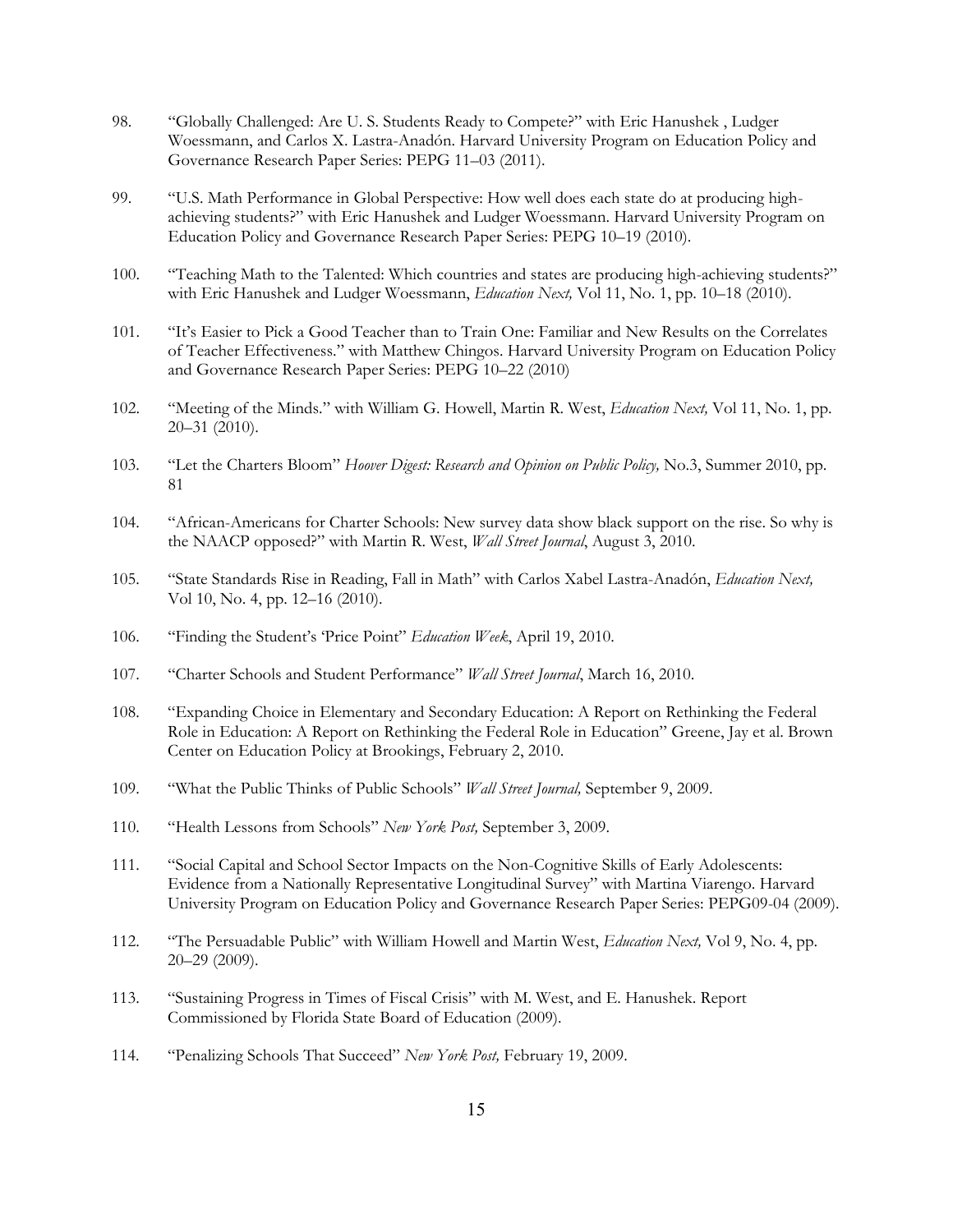- 115. "The Emerging Field of Education Policy," in Gary King, Kay Lehman Schlozman, Norman H. Nie, eds., *The Future of Political Science: 100 Perspectives,* Routledge, New York, (2009).
- 116. "For-Profit and Nonprofit Management in Philadelphia Schools" with Matthew Chingos, *Education Next,* Vol 9, No. 2, pp. 64–70 (2009).
- 117. "Impact of For-Profit and Non-Profit Management on Student Achievement: The Philadelphia Intervention, 2002–2008" with Matthew Chingos. Harvard University Program on Education Policy and Governance Policy Research Series: PEPG09-02 (2009).
- 118. "What Happens When States Have Genuine Alternative Certification? We get more minority teachers and test scores rise" with Daniel Nadler, *Education Next,* Vol 9, No. 1, pp. 70–74 (2009).
- 119. "The Price for Federalism" in David T. Canon, John J. Coleman, and Kenneth R.. Mayer *The Enduring Debate: Classic and Contemporary Readings in American Politics*, W.W. Norton & Company, New York, (2008).
- 120. "The 2008 Education Next-PEPG Survey of Public Opinion: Americans think less of their schools than of their police departments and post offices" with William G. Howell and Martin R. West, *Education Next,* Vol 8, No. 4, pp. 12–26 (2008).
- 121. "Few States Set World-Class Standards: In fact, most render the notion of proficiency meaningless" with Frederick Hess, *Education Next,* Vol 8, No. 3, pp. 70–73 (2008).
- 122. "Impact of For-Profit and Non-Profit Management on Student Achievement: The Philadelphia Experiment" with Matthew Chingos. Harvard University Program on Education Policy and Governance Research Paper Series: PEPG08-11 (2008).
- 123. "Education," in P. Schuck and J. Wilson, eds., *Understanding America: The Anatomy of an Exceptional Nation*, PublicAffairs, New York (2008).
- 124. "A Lens that Distorts: NCLB's faulty way of measuring school quality" *Education Next,* Vol 7, No. 4, pp. 46–51 (2007).
- 125. "What Americans Think about Their Schools: The 2007 Education Next PEPG Survey" with William Howell and Martin R. West, *Education Next,* Vol 7, No. 4, pp. 12–26 (2007).
- 126. "Heterogeneity in School Sector Effects on Elementary Student Performance" with Elena Llaudet. Harvard University Program on Education Policy and Governance Research Paper Series: PEPG07- 08 (2007).
- 127. "Impact of For-Profit and Non-Profit Management on Student Achievement: The Philadelphia Experiment" with Matthew M. Chingos. Harvard University Program on Education Policy and Governance Research Paper Series: PEPG07-07 (2007).
- 128. "The NCES Private-Public School Study: Findings are other than they seem" with Elena Llaudet, *Education Next*, Vol 7, No. 1, pp. 75–79 (2007).
- 129. "The A+ Plan," in Paul Peterson ed., *Reforming Education in Florida – A Study Prepared by the Koret Task Force on K-12 Education*, Hoover Institutions Press, Stanford, California (2006).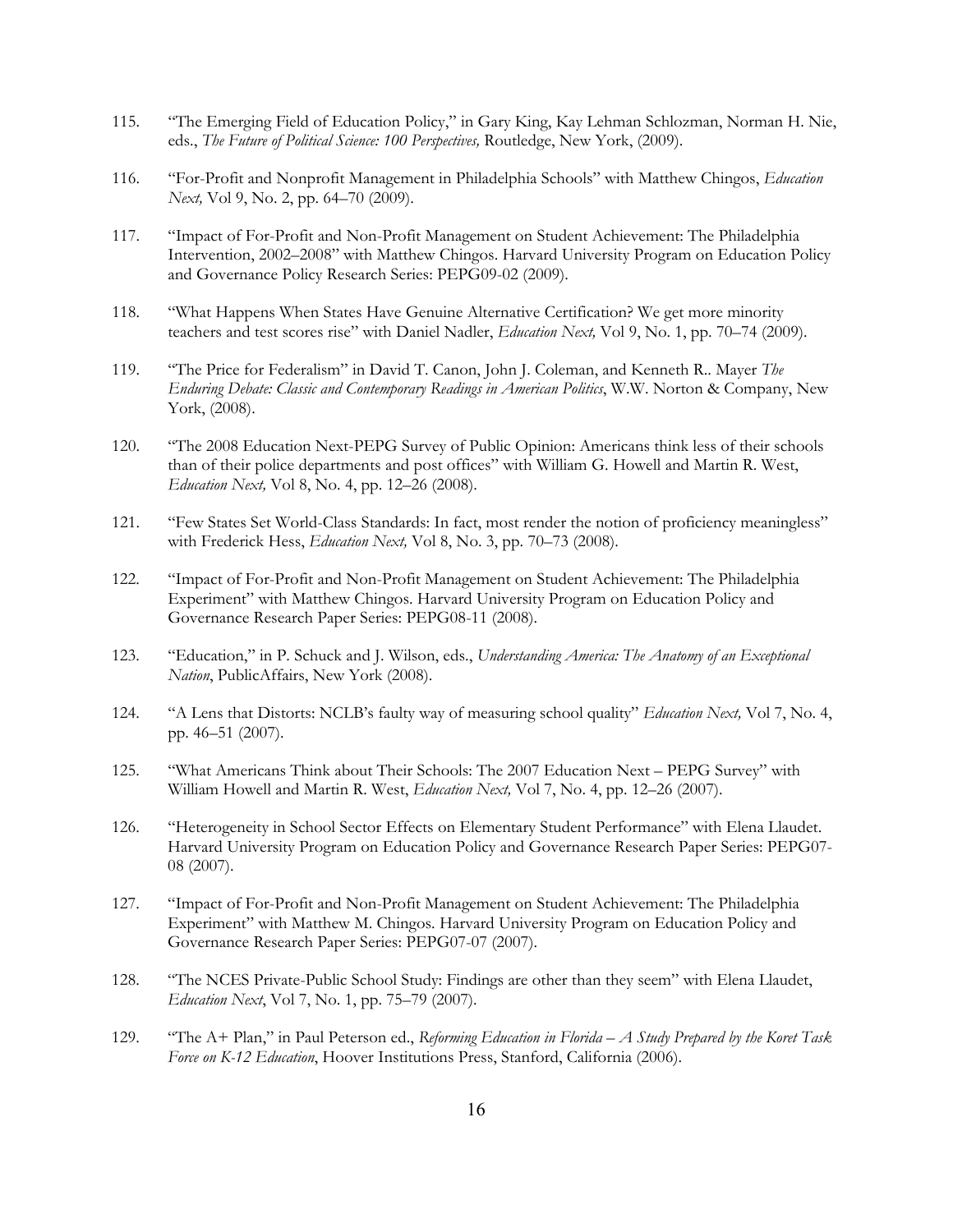- 130. "School Choice in Milwaukee: Fifteen Years Later" with Nathan Torinus and Brad Smith, in Paul T. Hill, ed., *Charter Schools Against All Odds*., Education Next Books, Stanford University, Stanford, California (2006).
- 131. "Productivity of Public and Private Schools" in Eric Hanushek, ed., *Courting Failure: How School Adequacy Lawsuits Pervert Judges' Good Intentions and Harm Our Children*, Hoover Institutional Press, Stanford, California (2006).
- 132. "Is your Child's School Effective? Don't Rely On NCLB to Tell You" with Martin R. West, *Education Next*, Vol 6, No. 4, pp. 76–80 (2006).
- 133. "Keeping an Eye on State Standards: A Race to the Bottom?" with Frederick M. Hess, *Education Next*, Vol 6, No. 3, p. 28 (2006).
- 134. "Johnny Can Read… in Some States" with Frederick M. Hess, *Education Next*, Vol 5, No. 3, pp. 52– 53 (2005).
- 135. "The Children Left Behind" *Education Next*, Vol 5, No. 2, p. 3 (2005).
- 136. "Consolidate Districts, Not Schools" in Reforming Education in Arkansas, Recommendations from the Koret Task Force, Hoover Institution Press, Stanford, California (2005).
- 137. "The New Politics of Federalism" *Spectrum*, Spring, Vol 78, No. 2 , pp.5–7 (2005).
- 138. "A conflict of Interest: District Regulation of School Choice and Supplemental Services," in John Chubb, ed., *Within Our Reach: Strengthening No Child Left Behind*, Hoover Institution Press, Stanford, California (2005).
- 139. "Participation in a National, Means-Tested School Voucher Program" with William G. Howell, Patrick J. Wolf and David E. Campbell, *Journal of Policy Analysis and Management*, Vol 24, No. 3, pp. 523–541 (2005).
- 140. "The Theory and Practice of School Choice" in M. Wynne, H. Rosenblum, and R. Formaini, eds., *The Legacy of Milton and Rose Friedman's Free to Choose: Economic Liberalism at the Turn of the Twenty-First Century*, Federal Reserve Bank of Dallas, Dallas Texas, December 2004.
- 141. "Dog Eats AFT Homework" with William Howell and Martin R. West, *Wall Street Journal,* August 18, 2004.
- 142. "Money Has *Not* Been Left Behind" with Martin R. West, *Education Week*, March 17, 2004, p. 72.
- 143. "What Next for School Vouchers?" *Dice Report, Journal for Institutional Comparisons*, Winter 2003, Vol. 1, No. 4, pp. 57–61
- 144. "A Choice Between Public and Private Schools: What Next for School Vouchers?"*Spectrum: The Journal for State Government*, Fall 2003, pp.5–8.
- 145. "A Call for Citywide Voucher Demonstration Project" in *School Vouchers: Settled Questions, Continuing Disputes.* (Dec. 2002). The Pew Forum on Religion & Public Life, pp.16–24.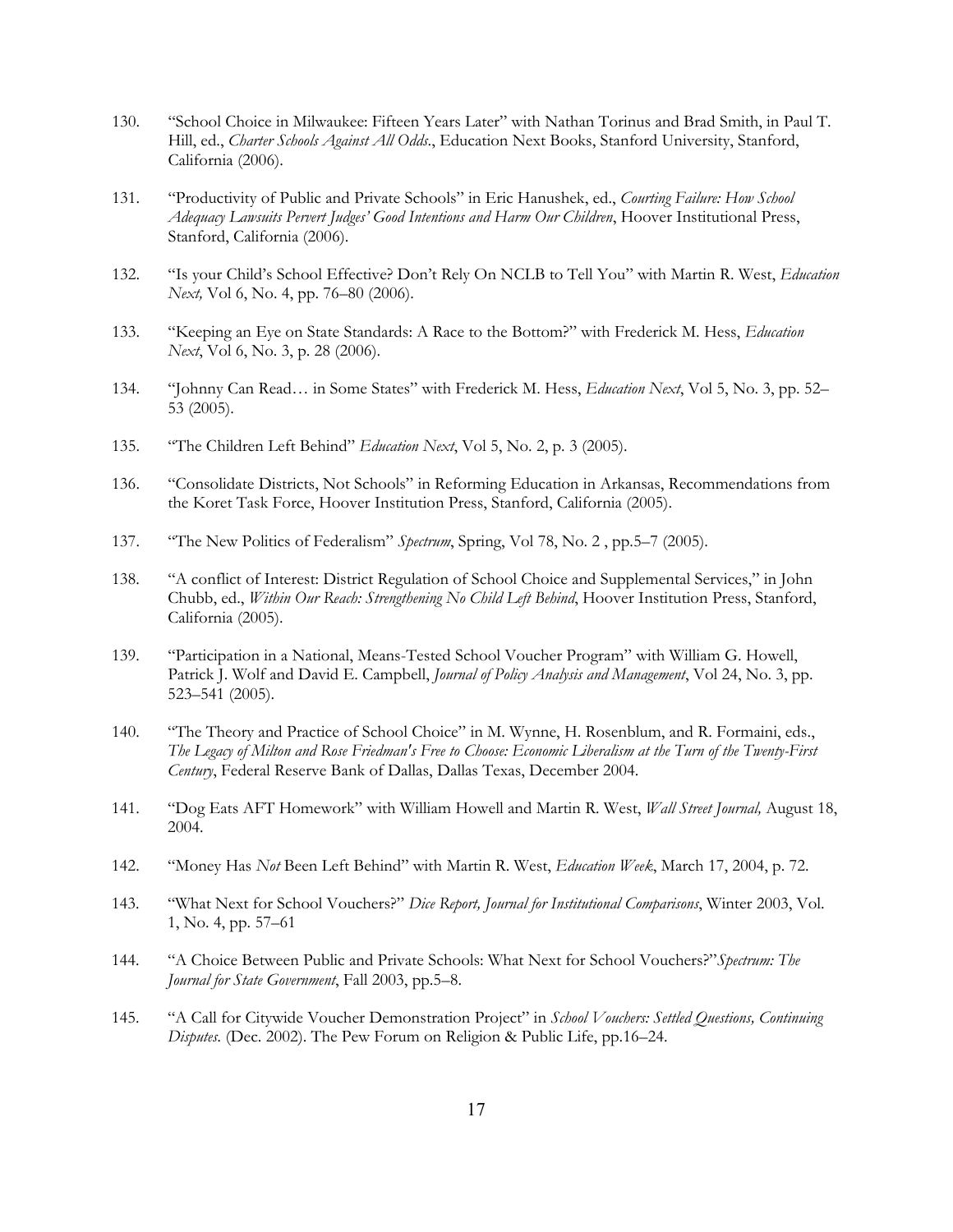- 146. "Victory for Vouchers?" *Commentary*, September 2002, pp. 46–50.
- 147. "Catholic Schools Excel" with Herbert J. Walberg, *School Reform News,* July 2002.
- 148. "A quiet revolution" with William G. Howell, *The National Law Journal,* July 8, 2002, p. A21.
- 149. "While America Slept" in Dennis L. Dresain et al, *American Government in a Changed World: The Effects of September 11, 2001*, Longman, 2002.
- 150. "Who Chooses? Who Uses? Participation in a National School Voucher Program" with David E. Campbell and Martin R. West in Paul T. Hill, ed., *Choice with Equity: An Assessment by the Koret Task Force on K-12 Education*, Hoover Institution Press, 2002.
- 151. "School Choice in New York City After Three Years: An Evaluation of the School Choice Scholarships Program" with Daniel P. Mayer, David E. Myers, Christina Clark Tuttle and William G. Howell. Harvard University Program on Education Policy and Governance Research Paper Series: PEPG02-01 (2002).
- 152. "Choice and Competition in K-12 Education" in John D. Donahue and Joseph S. Nye Jr., eds., *Governance Amid Bigger, Better Markets*, Brookings Institution Press, 2001.
- 153. "The Interests of the Limited City" in Dennis R. Judd and Paul Kantor, eds., *The Politics of Urban America—A reader*, Longman Publishers, 2001.
- 154. "Results of a School Voucher Experiment: The Case of Washington, D.C. After Two Years" with Patrick J. Wolf and Martin R. West. Harvard University Program on Education Policy and Governance Research Paper Series: PEPG01-05 (2001).
- 155. "School Choice in Dayton, Ohio after Two Years: An Evaluation of the Parents Advancing Choice in Education Scholarship Program" with Martin R. West and David E. Campbell. Harvard University Program on Education Policy and Governance Research Paper Series: PEPG01-04 (2001).
- 156. "An Evaluation of the Children's Scholarship Fund" with David E. Campbell. Harvard University Program on Education Policy and Governance Research Paper Series: PEPG01-03 (2001).
- 157. "School Choice Experiments in Urban Education" in *School Choice or Best Systems: What Improves Education?* edited by Margaret C. Wang and Herbert J. Walberg, Lawrence Erlbaum Associates, 2001.
- 158. "Choice in American Education" in *A Primer on America's Schools,* edited by Terry Moe, Hoover Press, 2001.
- 159. "Impacts on School Vouchers on Students and Families" in John C. Goodman and Fritz F. Steiger, eds., *An Education Agenda: Let Parents Choose Their Children's School*, National Center for Policy Analysis, 2001.
- 160. "An Evaluation of the Basic Fund Scholarship Program in the San Francisco Bay Area, California" with David E. Campbell and Martin R. West. Harvard University Program on Education Policy and Governance Research Paper Series: PEPG01-01 (2001).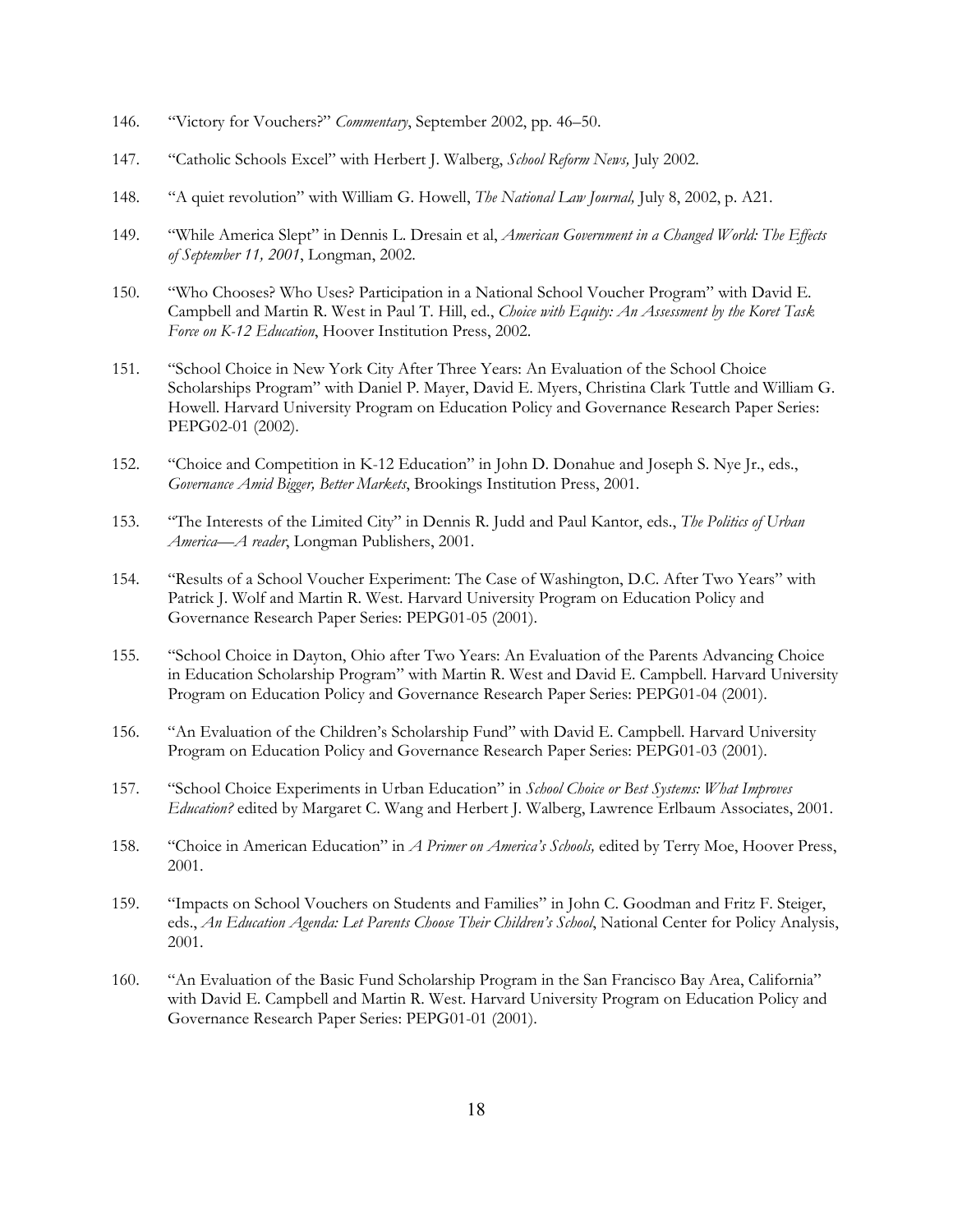- 161. "Choice and Competition in K-12 Education" in Joseph Nye and Jack Donahue, eds., *Government amid Bigger, Better Markets*, Brookings Institution Press, 2001.
- 162. "The American Mayor: Elections and Institutions" *Parliamentary Affairs*, 54(4) October 2000.
- 163. "School Choice in New York City After Two Years: An Evaluation of the School Choice Scholarships Program" with David Myers, Daniel Mayer, Julia Chou and William E. Howell. Harvard University Program on Education Policy and Governance Research Paper Series: PEPG00-17 (2000).
- 164. "Test-Score Effect of School Vouchers in Dayton, Ohio, New York City, and Washington, D. C.: Evidence of Randomized Field Trials" with William E. Howell, Patrick J. Wolf and David Campbell. Program on Education Policy and Governance Research Paper Series: PEPG00-16 (2000).
- 165. "What Happens to Low-Income New York Students When They Move From Public to Private Schools" with William G. Howell, in Diane Ravitch and Joseph Viteritti, eds., *City Schools: Lessons from New York*, John Hopkins University Press, June, 2000.
- 166. "School Choice in Dayton, Ohio: An Evaluation After One Year" with William G. Howell. Program on Education Policy and Governance Research Paper Series: PEPG00-07 (2000).
- 167. "School Choice in Washington D.C.: An Evaluation After One Year" with Patrick J. Wolf and William G. Howell. Harvard University Program on Education Policy and Governance Research Paper Series: PEPG00-08 (2000).
- 168. "Vouchers and Central-City Schools" co-author with Jay P. Green, in Christopher H. Foreman, Jr., *The African American Predicament*, Brookings Institution Press, 1999, pp. 82–96.
- 169. "Building the Case: What Evaluation Has to Say About School Choice" in Evaluating for Success, *The Philanthropy Roundtable*, October 1999, pp. 37–55.
- 170. "Evaluation of the Horizon Scholarship Program in the Edgewood Independent School District, San Antonio, Texas: The First Year" with William E. Howell. Harvard University Program on Education Policy and Governance Research Paper Series: PEPG99-03 (1999).
- 171. "Evaluation of the Cleveland Voucher Program After Two Years" with William E. Howell and Jay Greene. Harvard University Program on Education Policy and Governance Research Paper Series: PEPG99-02 (1999).
- 172. "Implications of School Choice Experiments" *The Center on Education in the Inner Cities Review*, Vol 8, No. 1, pp. 20–21 (1999).
- 173. "Do School Vouchers Work?" *The World & I*, February 1999, pp. 64–69.
- 174. "What Do the Test Scores Tell Us" *Policy Review*, January-February 1999, pp. 10–15.
- 175. "Rigorous Trials and Tests Should Precede Adoption of School Reforms" *The Chronicle of Higher Education*, January 22, 1999, pp. B4–B5.
- 176. "Top Ten Questions Asked About School Choice" *Brookings Papers on Education Policy*, Brookings Institution Press, 1999, pp. 371–418.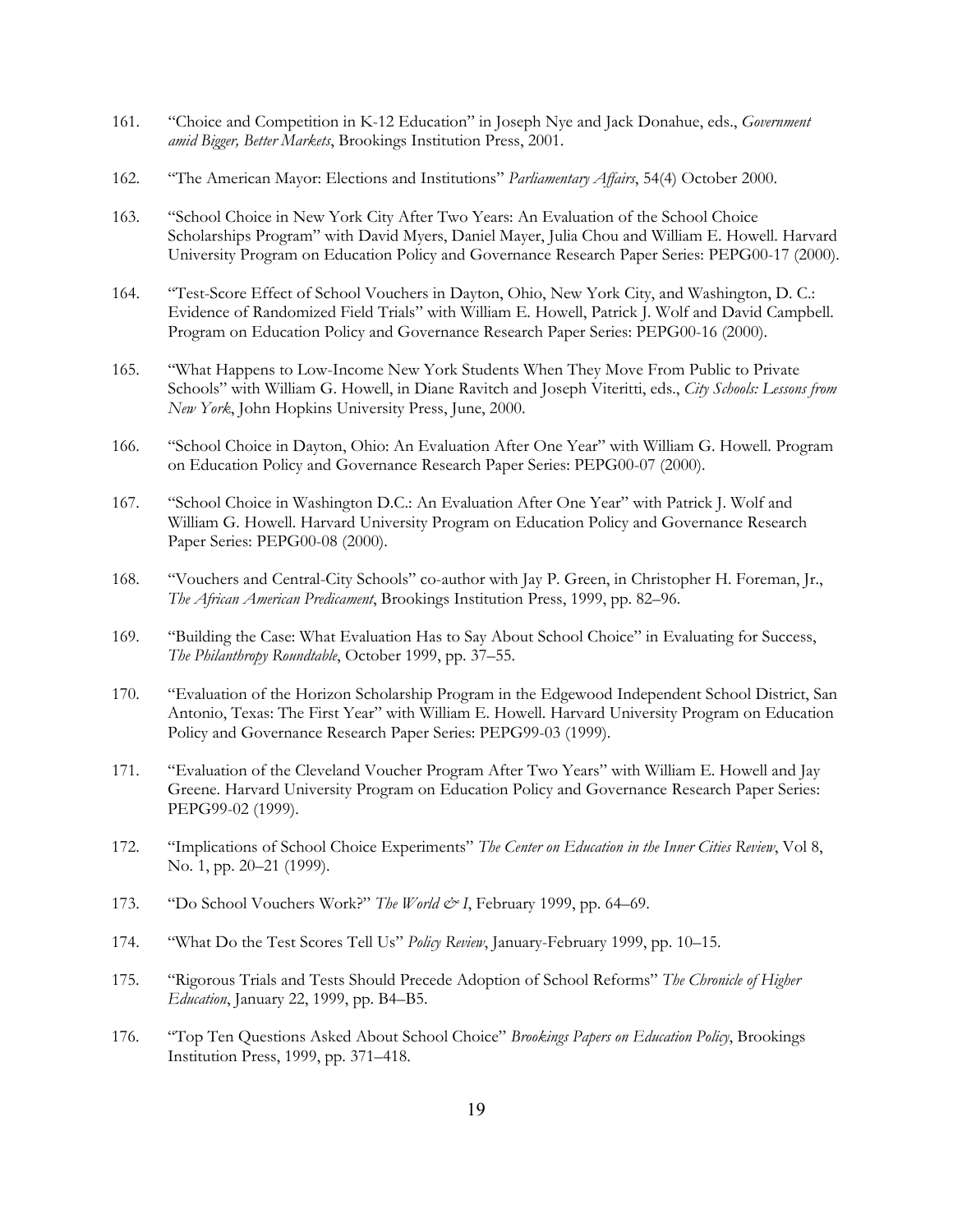- 177. "Central-City School Systems: Time for Experimentation" *Brookings Newsletter*, Summer 1998.
- 178. "What Evaluation Has to Say About School Choice" *Philanthropy,* Vol 12, No. 4, pp. 23–25 (1998).
- 179. "Race Relations & Central City Schools" *The Brookings Review,* Vol 16, No. 2, pp. 33–37 (1998).
- 180. "A Report Card on School Choice" *Commentary*, October 1997, pp. 29–33.
- 181. "Under Extreme Duress, School Choice Success" with Chad Noyes, in Diane Ravitch and Joseph Viteritti, eds. *New Schools for a New Century: The Redesign of Urban Education*, Yale University Press, 1997.
- 182. "School Choice in Milwaukee" with Jay P. Greene and Chad Noyes, *Public Interest*, No. 125, pp. 38– 56 (1996).
- 183. "U.S. Budgetary Politics at the Close of the Cold War Era" in Herbert Dittgen and Michael Minkenberg, eds., *The American Impasse. United States Domestic and Foreign Policy after the Cold War*, Pittsburgh University Press, PA, 1996, pp. 177–197.
- 184. "Budget Deficits and the Race to the Bottom" in Sheila B. Kamerman and Alfred J. Kahn, eds. *Report I: Whither American Social Policy?* New York: Cross-National Studies Research Program, Columbia University School of Social Work, 1996, pp. 43–63.
- 185. "The New Politics of Choice" in Diane Ravitch and Maris Vinovskis, eds. *Learning from the Past*, Johns Hopkins University Press, 1995.
- 186. "State Response to Welfare Reform: A Race to the Bottom?" *Urban Institute Welfare Reform Brief*, No. 8, May, 1995.
- 187. "Who Should Do What? Divided Responsibility in the Federal System" *Brookings Review,* Vol 13, No. 2, pp. 6–11 (1995).
- 188. "An Immodest Proposal" *Daedulus*, Vol 121, No. 4, (1992). Reprinted in *The Brookings Review*, Winter, 1993, pp. 18–23 and, in abridged form, in *Harper's*, February, 1993, pp. 23–26.
- 189. "A Budget Deficit Reduction Approach to Reducing Poverty" in Harriett D. Rono, *Latinos and Blacks in the Cities: Policies for the 1990's*, Austin, Texas: The Lyndon B. Johnson Library and School of Public Affairs, 1990, pp. 146–150.
- 190. "The Case for a National Welfare Standard" with Mark C. Rom, *Brookings Review* 4, Winter 1988, pp. 24–32.
- 191. "Tax Cuts, More Spending, and Fiscal Deficits" with Mark C. Rom in Charles Jones, ed. *The Reagan Legacy*, Chatham, New Jersey: Chatham: 1988.
- 192. "The Evolution of the Compensatory Education Program" in Dennis P. Doyle, Joan S. Michie and Barbara I. Williams, eds. *Policy Options for the Future of Compensatory Education: Conference Papers*, Washington, D.C.: Research and Evaluation, 1987, pp. 29–54.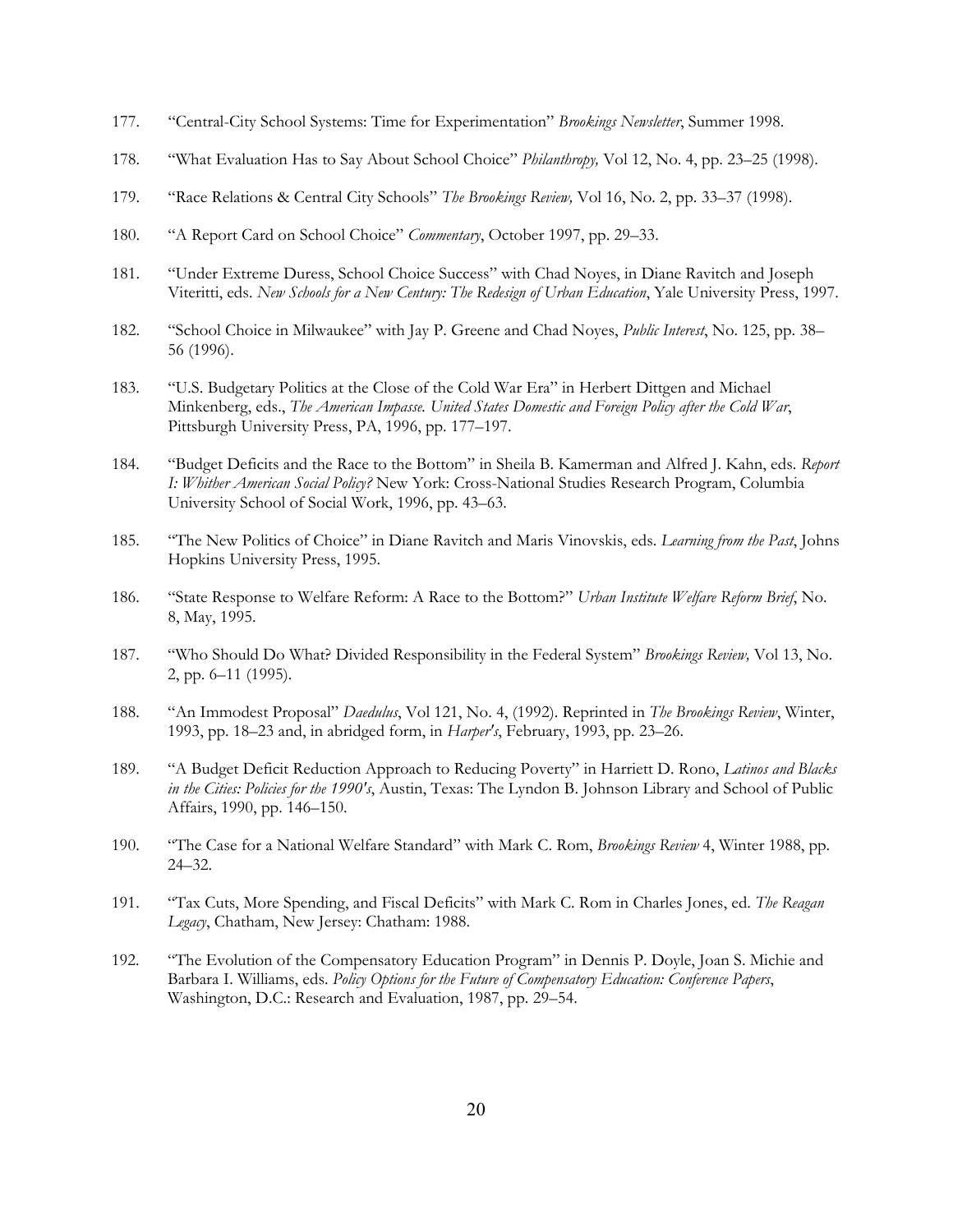- 193. "Coordination of Vocational Education and Manpower Training Programs" in United States Department of Education, Design Papers for the National Assessment of Vocational Education, Washington D.C., 1987, iv-28-iv-45.
- 194. "Evaluating Employment and Training Programs: Some Thoughts on the Lessons Learned" *Policy Studies Review,* 6, May, 1987, pp. 771–76.
- 195. "Resolving Federal-State Issues through the Political Process" in Advisory Commissions on Intergovernmental Relations, *Is Constitutional Reform Necessary to Reinvigorate Federalism*? A Roundtable Discussion, Washington, D.C.: ACIR, 1987, pp. 27–30.
- 196. "'Commissionitis' in Higher Education," *Brookings Review,* 4, Winter/Spring 1986, pp. 21–26. Reprinted in the *MAHE Journal 9* Winter 1987, pp. 14–21; *Transition Points in Higher Education*: *Proceedings of a National Invitational Conference to Develop Policy Recommendations for Higher Education*, Temple University, Philadelphia, PA., November, 1985, pp. 6–12; and *National Forum: The Phi Kappa Phi Journal*, Spring, 1988.
- 197. "Urban Response to Federal Program Flexibility: Politics of Community Development Block Grant" with Kenneth C. Wong in *Urban Affairs Quarterly*, 21, March 1986, pp. 293–310.
- 198. "Urban Vocational Education and Managing the Transition from School to Work" with Garry G. Rabe in Ray C. Rist, ed. *Finding Work: Crossnational Perspectives on Employment and Training*, Falmer, 1986, pp. 58–66.
- 199. "When Federalism Works" in *Emerging Issues in American Federalism*. Papers prepared for the 25th Anniversary of the U.S. Advisory Commission on Intergovernmental Relations, 1985.
- 200. "Realignment and Institutionalization" in John E. Chubb and Paul E. Peterson, eds. *The New Direction in American Politics*, Brookings, 1985, pp. 1–30.
- 201. "The New Politics of Deficits" in John E. Chubb and Paul E. Peterson, eds. *The New Direction in American Politics*, Brookings, 1985, pp. 365–98. Reprinted in *Political Science Quarterly,* December, 1985. Also reprinted in Richard M. Pious, *Presidents, Elections and Democracy*, New York: Academy of Political Science, 1992, pp. 31–58.
- 202. "Comparing Federal Education and Housing Programs: Toward a Differentiated Theory of Federalism" with Kenneth Wong, in Terry Clark ed. *Research in Urban Policy Analysis I*, pp. 301–324, 1985.
- 203. "Economic and Policy Trends Affecting Teacher Effectiveness in Mathematics and Science" in *Science Teaching*, in Audrey B. Champagne and Leslie Honig, eds. American Association for the Advancement of Science, 1985, pp. 102–25.
- 204. "Foreword," in Jay D. Scribner and Donald H. Layton, eds. *The Study of Educational Politics,* Washington, DC: Falmer, 1985.
- 205. "The Place of the Urban University in Declining U.S. Cities" in Meiji University Committee of International Programs, *International Symposium on Future Prospects of the Urban University*, Meiji University, 1985 (Japanese).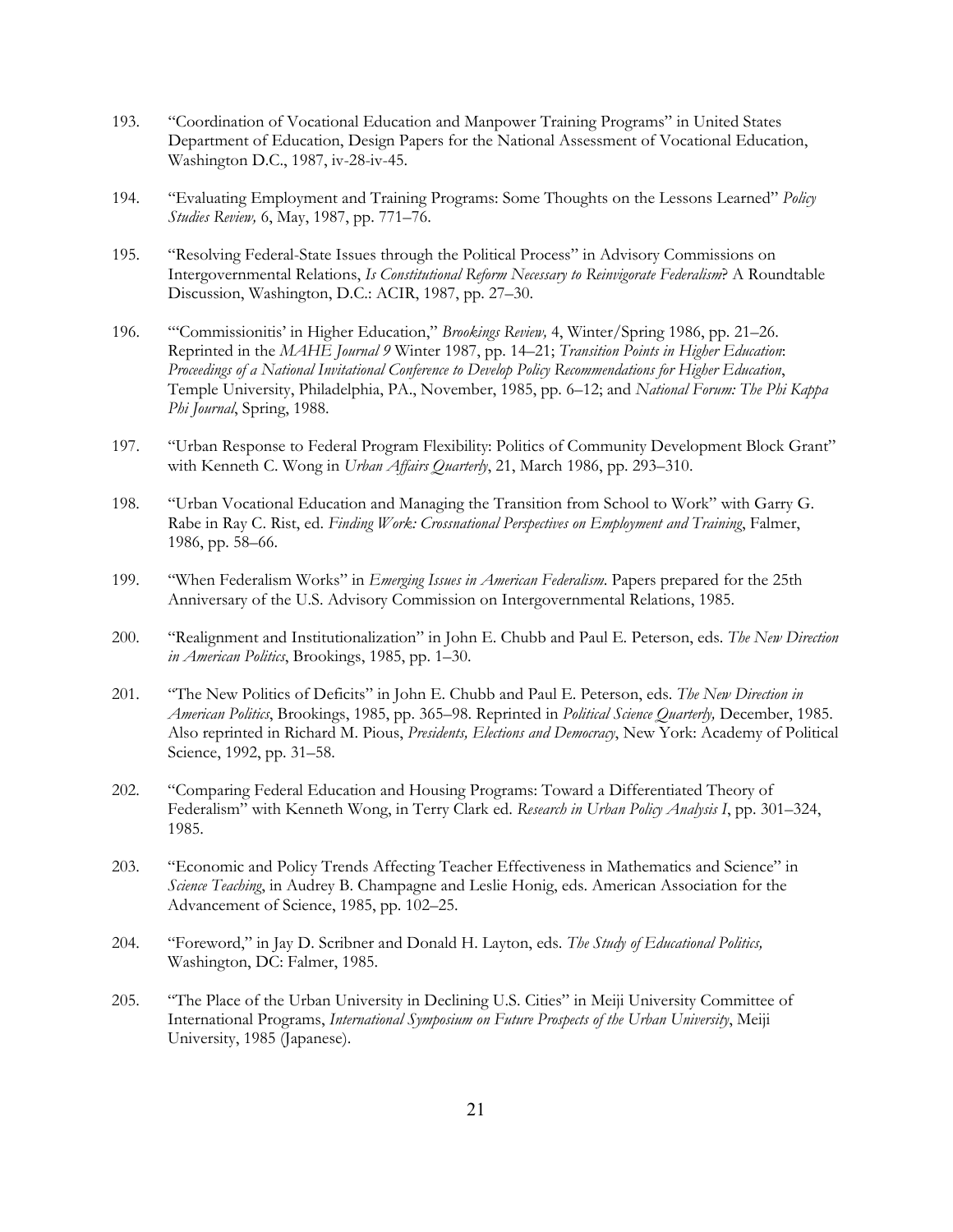- 206. "Plowing the Field of Political Theory" in *Politics of Education Bulletin*, 12, Summer 1984, pp. 1–7. Reprinted as "On Political Science" in Jane Hannaway and Marlaine E. Lockhead eds. *The Contributions of the Social Sciences to Educational Policy and Practice, 1965–1985,* Berkeley: McCutcheon, 1986, pp. 229–36.
- 207. "Did the Education Commissions Say Anything?" *The Brookings Review*, Winter 1983, pp. 3–11. Reprinted in *Education and Urban Society* 42, February 1985, pp. 126–44. Also reprinted in Beatrice and Ronald Grass, eds. *The Great School Debates: Which Way for American Education?* New York: Simon and Schuster, 1985, pp. 112–117; and in *Excellence in Education: Perspectives on Policy and Practice*, New York: Prometheus Books, 1985.
- 208. "Does Urban Reform Imply Class Conflict? The Case of Atlanta Schools" co-author with David Plank in *History of Education Quarterly*, Summer, 1983, pp. 151–173. Reprinted in B. Edward McClellan, ed. *Social History of American Education*, University of Illinois Press, 1988.
- 209. "The Role of Interest Groups in the Formation of Education Policy: Past Practice and Future Trends" with Barry Rabe, *Teachers College Record,* Vol. 84, Spring 1983, pp. 708–72.
- 210. "Educational Policy Implementation: Are Block Grant Proposals Based on Out of Date Research?" co-author with Barry G. Rabe in *Issues in Education: A Forum of Research and Opinion* 1, Spring 1983, pp. 1–29. Reprinted in Ray C. Rist, ed. *Policy Studies Review Annual: Vol.* 7, New Brunswick, New Jersey: Transaction, 1985, pp. 603–631.
- 211. "Rethinking Early Twentieth Century School Reform: The 1917 Illinois Compromise" with Rick Ginsberg and Carol Peterson in *Issues in Education* I, 1983, pp. 107–132.
- 212. "Urban Politics and Changing Schools: A Competitive View" in Ronald K. Goodenow and Diane Ravitch, eds. *Schools in Cities*, New York: Holmes and Meier, 1983, pp. 223–248.
- 213. "Inquiry and Social Function: Two Views of Educational Practice and Policy" with David J. Greenstone in Lee S. Schulman and Gary Sykes, eds. *A Handbook of Teaching and Policy*, New York: Longman, Inc., 1983.
- 214. "Effects of Credentials, Connections and Competence on Income" in William H. Kruskal ed. *The Social Sciences: Their Nature and Uses*, University of Chicago Press, 1982.
- 215. "Schooling in Democratic America: The Effects of Class Background, Education and Ability on Income" with Susan Sherman Karplus, in John P. Crecine, ed. *Research in Public Policy Analysis and Management II*, Greenwich, CT: JAI Press, 1981, pp. 195–212.
- 216. "City Limits and the Interests of Cities" in L.J. Sharpe, ed. *Decentralist Trends in Western Democracies*, Sage Publication, 1980.
- 217. "A Unitary Model of Taxation and Expenditure Policy in the United States" *British Journal of Political Science*, July, 1979, pp. 281–314. Reprinted in a collection of essays on urban public policy edited by Dale Marshall, ed. Sage Publication, 1979 and translated in *Problemi Di Amministazione Publica* V, 1980, pp. 81–140.
- 218. "Organizational Imperatives and Ideological Change: The Case of Black Power" *Urban Affairs Quarterly* 14, June, 1979, pp. 465–484.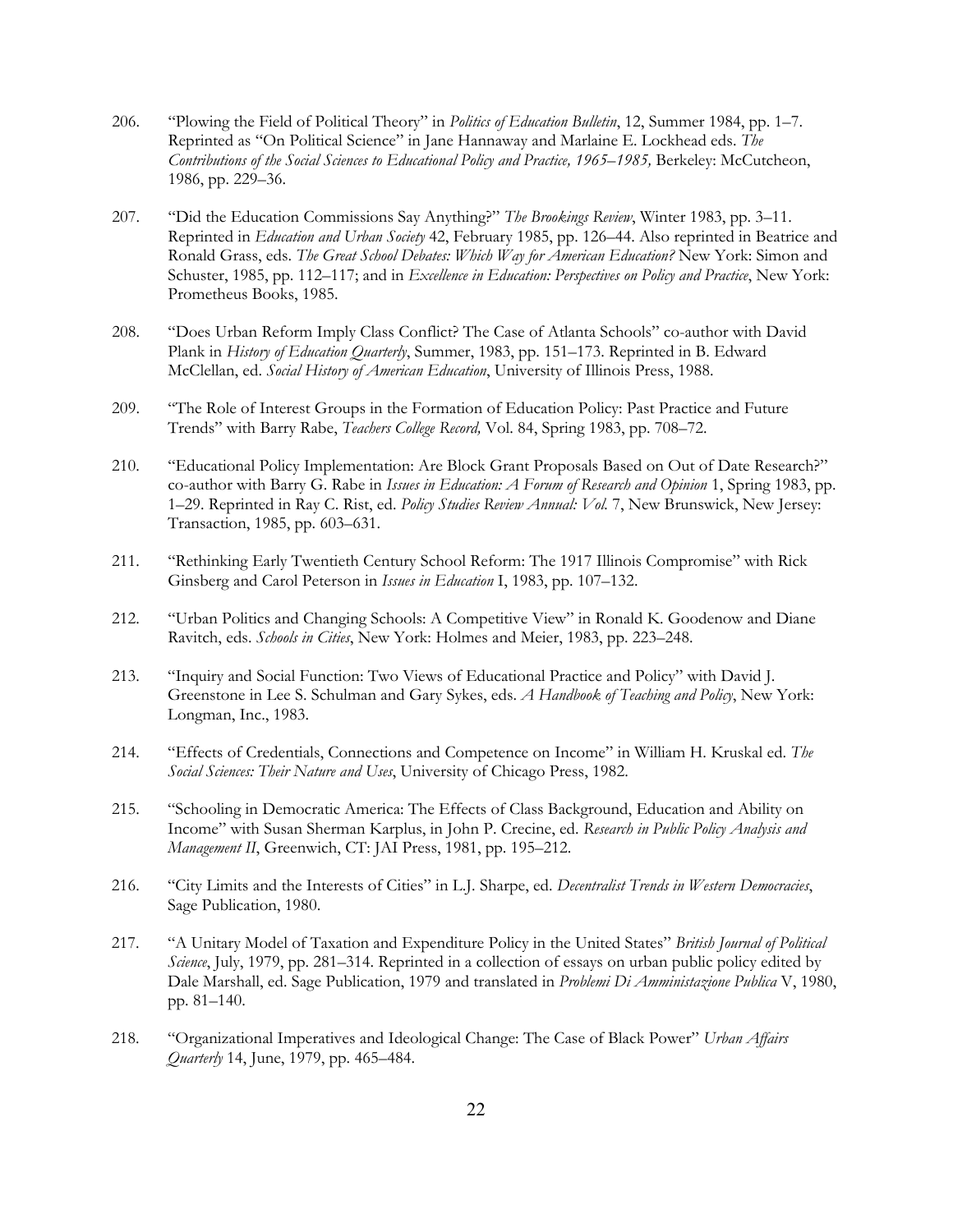- 219. "Federalism and the Great Society" in Vincent Covello, ed. *Poverty and Public Policy*, G. K. Hall & Co., 1979. A revised version of this essay appears in J. David Greenstone, ed. *Public Values and Private Power in American Democracy*, University of Chicago Press, 1981.
- 220. "Institutionalizing a Social Movement: Problems in the Governance of Teacher Centers" in Sharon Feinman, ed. *Teacher Centers: What Place in Education?* University of Chicago: Center for Policy Study, 1978.
- 221. "Citizen Participation and Political Parties in English Local Politics" with Paul Kantor in *Comparative Politics* 9, January, 1977, pp. 197–218.
- 222. "Citizen Participation and Racial Change: The Mobilization of Low-Income Communities Through Community Action" with J. David Greenstone in Robert Haveman ed, *A Decade of Federal Anti-Poverty Policy*, New York: Academic Press, 1977.
- 223. "School Desegregation and Racial Stabilization" in Stephen M. David and Paul E. Peterson, *Urban Politics and Public Policy*, 2nd ed., New York: Praeger, 1976, pp. 248–258.
- 224. "Afterword: The Politics of Decentralization" *Education and Urban Society* 7, August 1976, pp. 464–79.
- 225. "The Community Action Controversy as an Empirical Test of Two Competing Models of the Policy-making Process" with J. David Greenstone in Michael Lipsky and Willis Hawley, *Theoretical Perspectives on Urban Politics*, Garden City, New Jersey: Prentice-Hall, 1976.
- 226. "The Death of Maximum Feasible Participation" in Herrington J. Bryce ed. *Urban Governance and Minorities,* New York: Praeger, 1976.
- 227. "The Politics of Educational Reform in England and the United States" *Comparative Education Review* 27, June 1973, pp. 160–79. Reprinted in Frederick Wirt, ed. *The Policy of the School: Political Perspectives on Education*, Lexington, Mass.: D.C. Heath & Co., 1975.
- 228. "The Politics of American Education" in John Carroll, ed. *Review of Research in Education II*, Itasca, Ill.: Peacock, 1974, pp. 259–74.
- 229. "Community Representation and the `Free Rider' Question" in *Citizenry and the Hospital,* Durham, N.C.: Department of Health Administration, Duke University, 1974, pp. 31–38. A revised version published in *Administrator's Notebook* 22, (8) June, 1974.
- 230. "Models of Decision-Making" with Thomas L. Williams in Michael W. Kirst, ed. *State, School and Politics*, Lexington, Mass.: D.C. Heath & Co., 1972, pp.149–68.
- 231. "The School Busing Controversy: Redistributive or Pluralistic Politics?" *Administrator's Notebook,* Vol 20, No. 9, May, 1972.
- 232. "British Interest Group Theory Re-examined: The Politics of Comprehensive Education in Three British Cities" *Comparative Politics* 3, April 1971, pp. 381–402. Reprinted in Richard Rose, ed. *Studies in British Politics, 3rd ed*. New York: St. Martin's Press, 1976, pp. 397–419.
- 233. "Chicago Turns Down an Elected School Board" *Education at Chicago*, Autumn 1971.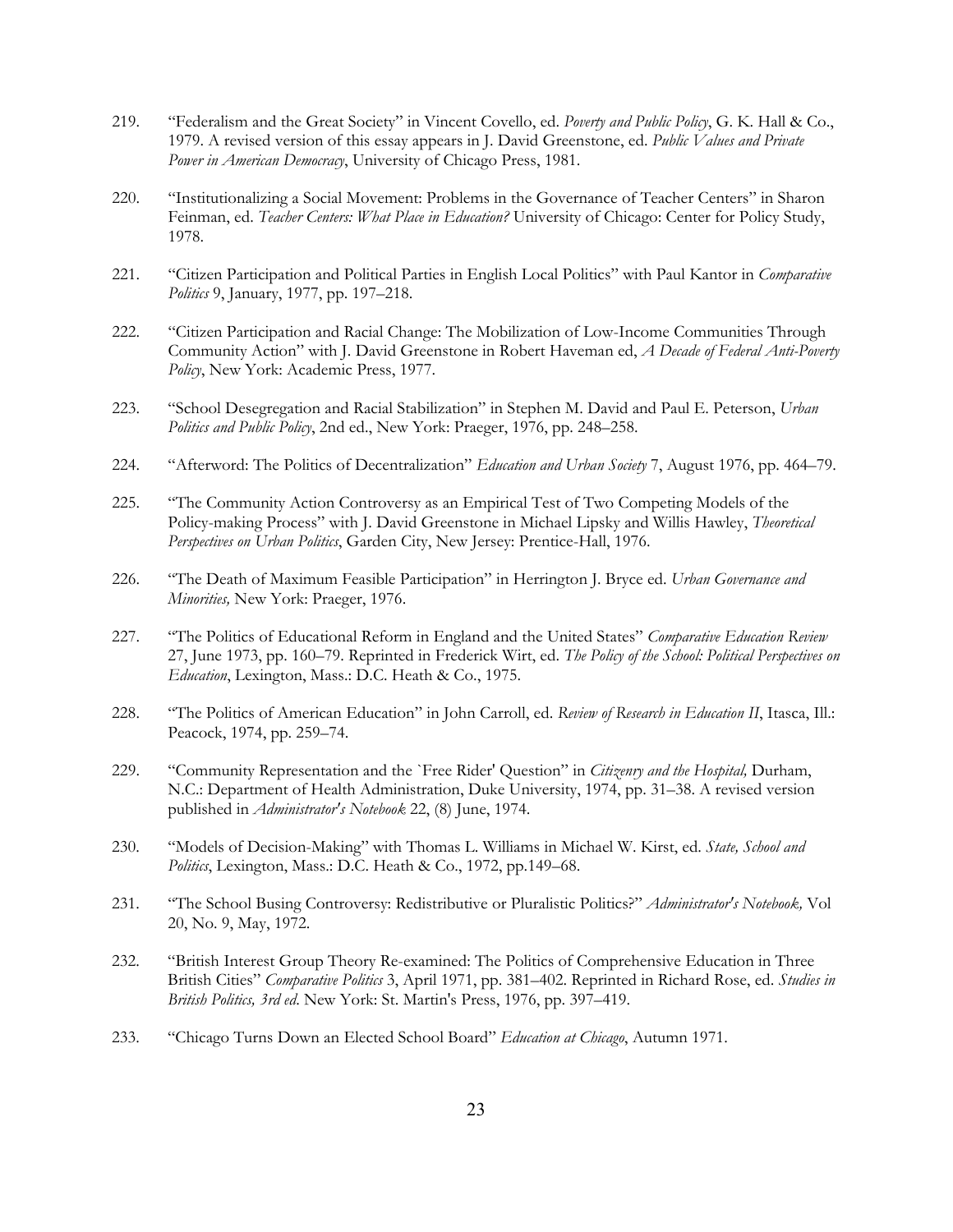- 234. "Forms of Representation: Participation of the Poor in the Community Action Program" *American Political Science Review,* 64, June 1970, pp. 491–507. Reprinted in Bobbs-Merrill Reprint Series, PS-531.
- 235. "The Politics of Educational Reform" in Frank Lutz, ed. *Toward Improved Urban Education,* Columbus, Ohio: Charles Jones, 1970, pp. 209–232.
- 236. "Machines, Reformers, and the War on Poverty" with J. David Greenstone in James Q. Wilson, ed. *City Politics and Policy Outputs,* Wiley, 1968, pp. 267–92. Reprinted in Bryan T. Downs ed. *Cities and Suburbs*, Wadsworth, 1970, pp. 377–99; Also reprinted in Duane Lockard, ed, *Governing the States and Localities*, New York: Macmillan, 1969, pp. 2l2–26. Also reprinted in Irving A. Spergel, ed. *Community Organizations*, Beverly Hills: Sage Publications, 1972, pp. 2l–46.
- 237. "Historical Particularities and Concept Formation: Comments on Burnett and Palmer" *Studies in Philosophy and Education,* 6, Fall 1967, pp. 407–22.
- 238. "Presidential Assassination: The Dynamics of Political Socialization" with Karen Orren, *Journal of Politics* 29, May 1967. Reprinted in Roberta Sigel ed. *Political Socialization,* Random House, 1970.
- 239. "Federalism and Civil Rights" *Discourse* 7, Summer 1964, pp. 219–29.

#### WORKING PAPERS

- 1. "Changes in the Performance of Students in Charter and District Sectors of U.S. Education: An Analysis of Nationwide Trends," with M. Danish Shakeel. Annenberg EdWorking Papers Series, Brown University (March 2020). Also available at Program on Education Policy and Governance Working Paper Series: PEPG 20-04
- 2. "Status, Growth, and Perceptions of School Quality," with David M. Houston, Michael B. Henderson, and Martin R. West. Annenberg EdWorking Papers Series, Brown University (June 2020)
- 3. "Who Benefits from Local Financing of Public Services? A Causal Analysis," with Carlos X. Lastra-Anadón. Program on Education Policy and Governance Working Paper Series: PEPG 20-03
- 4. "Experimentally Estimated Impacts of School Voucher on Educational Attainments of Moderately and Severely Disadvantaged Students," with Albert Cheng and Matthew M. Chingos. Annenberg EdWorking Papers Series, Brown University (May 2019). Also available at Program on Education Policy and Governance Working Paper Series: PEPG 20-02
- 5. "Long-Run Trends in the U.S. SES-Achievement Gap," with Eric Hanushek, Laura M. Talpey, and Ludger Woessmann. National Bureau of Economic Research Working Paper Series (February 2020) Also available at Program on Education Policy and Governance Working Paper Series: PEPG 20-01
- 6. "Can Information Widen Socioeconomic Gaps in Postsecondary Aspirations? How College Costs and Returns Affect Parents' Preferences for Their Children," with Albert Cheng, Michael Henderson, and Martin West. University of Arkansas Department of Education Reform Research Paper Series (October 18, 2019)
- 7. "The Unwavering SES Achievement Gap: Trends in U.S. Student Performance," Eric Hanushek, Laura M. Talpey, and Ludger Woessmann. National Bureau of Economic Research Working Paper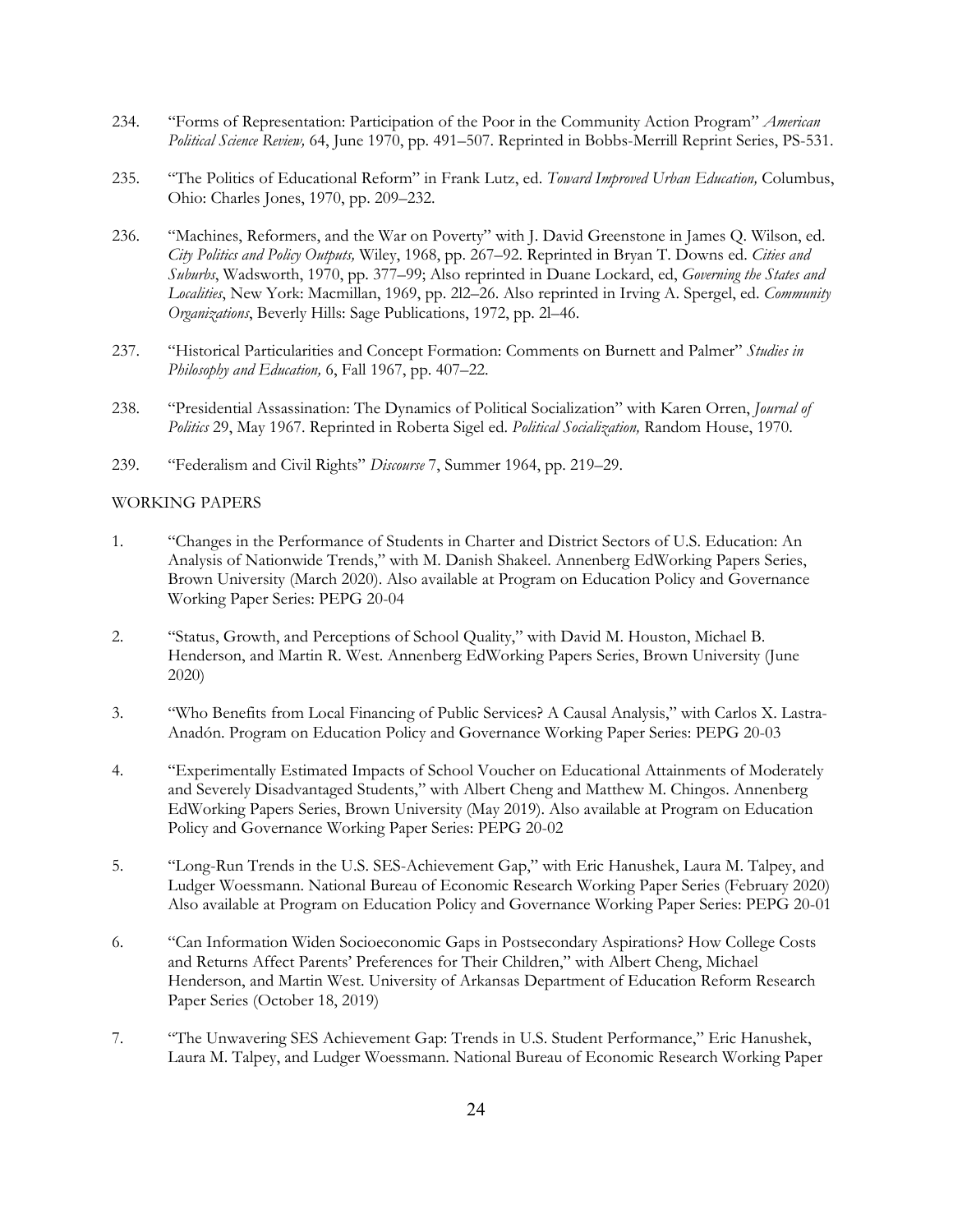Series (March 2019). Also available at Program on Education Policy and Governance Working Paper Series: PEPG 19-01

- 8. "Experimental Estimates of Impacts of Cost-Earnings Information on Adult Aspirations for Children's Postsecondary Education", with Albert Cheng. Program on Education Policy and Governance Research Paper Series: PEPG 18-01
- 9. "Parental Perceptions of Charter Schools: Evidence from Two Nationally Representative Surveys of U.S. Parents," with Samuel Barrows, Albert Cheng, and Martin R. West. Program on Education Policy and Governance Research Paper Series: PEPG 17-01.
- 10. "Is Seeing Believing? How Americans and Germans Think about their Schools" with Michael B. Henderson, Phillip Lergetporer, Katharina Werner, Martin R. West and Ludger Woessmann. Program on Education Policy and Governance Research Paper Series: PEPG 15-02.
- 11. "Not Just the Problems of Other People's Children: U.S. Student Performance in Global Perspective" with Eric A. Hanushek and Ludger Woessmann. Harvard University Program on Education Policy and Governance Research Paper Series: PEPG 14-01 (2014).
- 12. "The Effects of School Vouchers on College Enrollment: Experimental Evidence from New York City" with Matthew Chingos. Program on Education Policy and Governance Research Paper Series: PEPG 12-10.
- 13. "School Reform in Philadelphia: A Comparison of Student Achievement at Privately-Managed Schools with Student Achievement in Other District Schools" Program on Education Policy and Governance Research Papers Series: PEPG 07-03.
- 14. "On the Public-Private Achievement Debate," co-authored with Elena Llaudet, paper presented at the 2002 American Political Science Association annual meetings, New York, August 29 – September 1, 2006.
- 15. "The Efficacy of Choice Threats Within School Accountability Systems: Results from Legislative Induced Experiments" co-authored with Martin R. West. Paper presented at the Annual Conference of the Royal Economic Society, University of Nottingham, March 2005, and Program on Education Policy and Governance Research Paper Series: PEPG 05-01.
- 16. "Participation in National School Voucher Program," co-author with David Campbell and Martin West, paper presented at the 2003 Fall meetings of the Association for Public Policy Analysis and Management, Washington DC, November 2003.
- 17. "Latest Results from the New York City Voucher Experiment," co-author with William G. Howell, paper presented at the 2003 Fall meetings of the Association for Public Policy Analysis and Management, Washington DC, November 2003.
- 18. "The Changing Politics of Federalism," Paper prepared for presentation at an International Seminar Series: 'Devolution and Democracy: Reconciling democracy, equity, and decentralization,' The Constitution Unit - School of Public Policy University College London, September 26, 2003.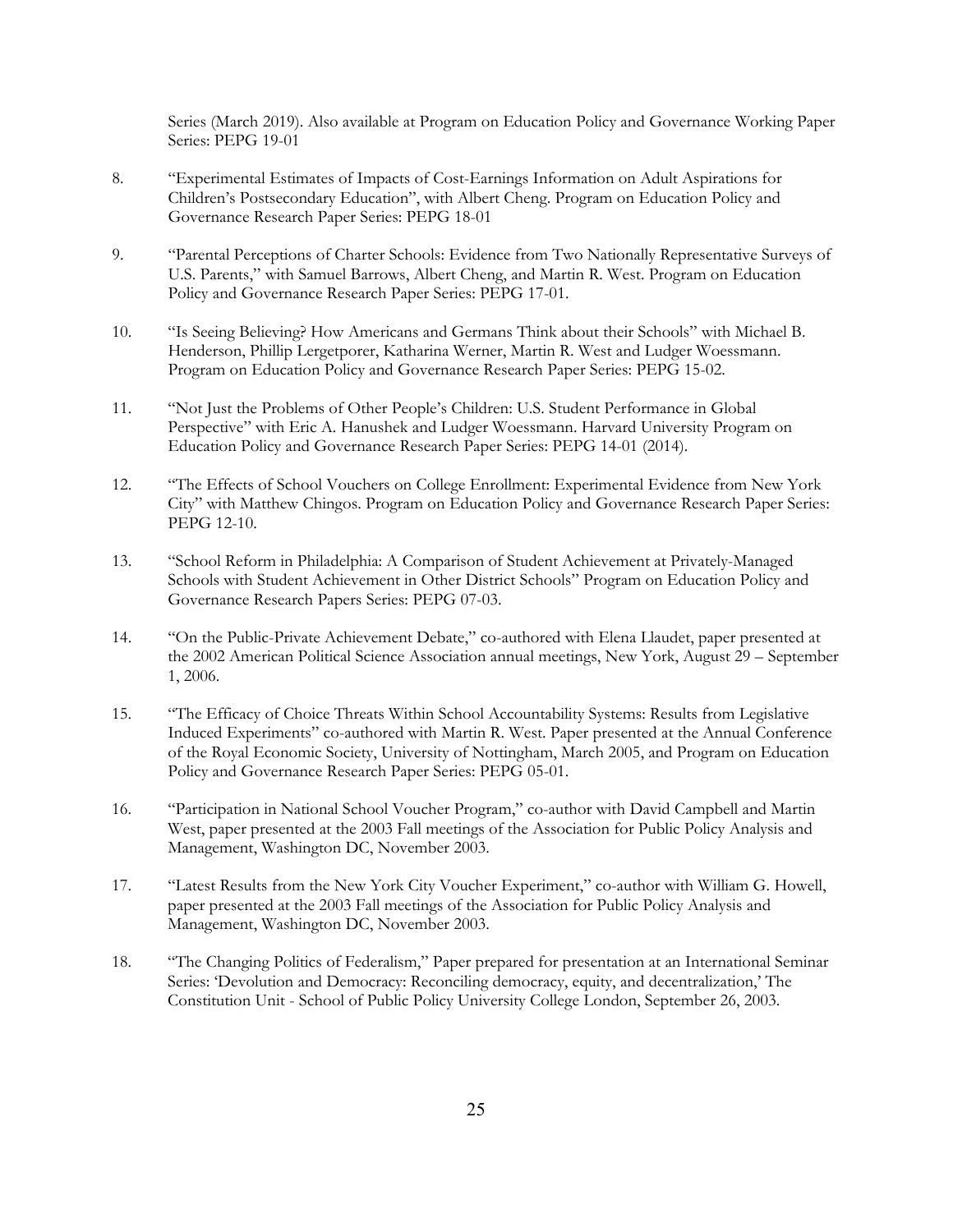- 19. "School Vouchers: Results from Randomized Experiments," with William G. Howell, Patrick J. Wolf, and David E. Campbell, paper presented at the 2002 American Political Science Association annual meetings, Boston, August 29 - September 1, 2002.
- 20. "Impacts of Vouchers on African-Americans," co-author with William Howell, Conference on 'Closing the Gap: Promising Strategies for Narrowing the Achievement Gap Between White and Minority Students,' Brookings Institution Press, 2001.
- 21. "Randomized Experiments in Education: The Case of Vouchers," papers prepared for Conference on "the Economics of School Choice," Cambridge, MA: National Bureau of Economic Research, February 2001.
- 22. "Implications of School Choice Experiments for Urban Education," prepared for Conference on "Education in Cities: What Works and What Does Not," Wingspread, Racine, Wisconsin, sponsored by Temple University Center for Research in Human Development and Education and the Johnson Foundation, November 1998.
- 23. "Devolution's Price," Paper presented before Symposium on Prospects for a New Federalism: Jurisdictional Competition and Competence sponsored by the Yale Law and Policy Review and Yale Journal on Regulation, New Haven, March 1996.
- 24. "American Federalism: A Test of Dual Sovereign Theory," paper presented before the Conference on Hyper-Federalism: Russian Decentralization in a Comparative Context, Center for International Studies, Princeton University, February 1996.
- 25. "Unemployment Compensation Policies in a Federal System," paper prepared for the Advisory Council on Unemployment Compensation. Washington, D. C., 1995.
- 26. "Vulnerable Politicians and Deficit Politics," paper presented before the meetings of the American Political Science Association, September 1995.
- 27. Block Grants: Intensifying the Race to the Bottom, presented before the National Academy on Aging, National Press Club, Washington, D.C., July 1995.
- 28. "The Milwaukee School Choice Plan: Ten Comments on the Witte Reply," Center for American Political Studies Occasional Paper, No. 95-3, March 1995.
- 29. "A Critique of the Witte Evaluation of Milwaukee's School Choice Plan," Center for American Political Studies Occasional Paper, No. 95-2, February 1995.
- 30. "Modernization and Metropolitan Governance," paper presented as Keynote Speech delivered before the World Conference on Metropolitan Governance, Tokyo, Japan, April 1993.
- 31. "Purposes of the National Assessment for Educational Progress," prepared for the Study Group on National Assessment, Department of Education, September 1986.
- 32. "Exit, Voice and Equity in Education," prepared for the Educational Policy and Organization section of the National Institute of Education, November 1980.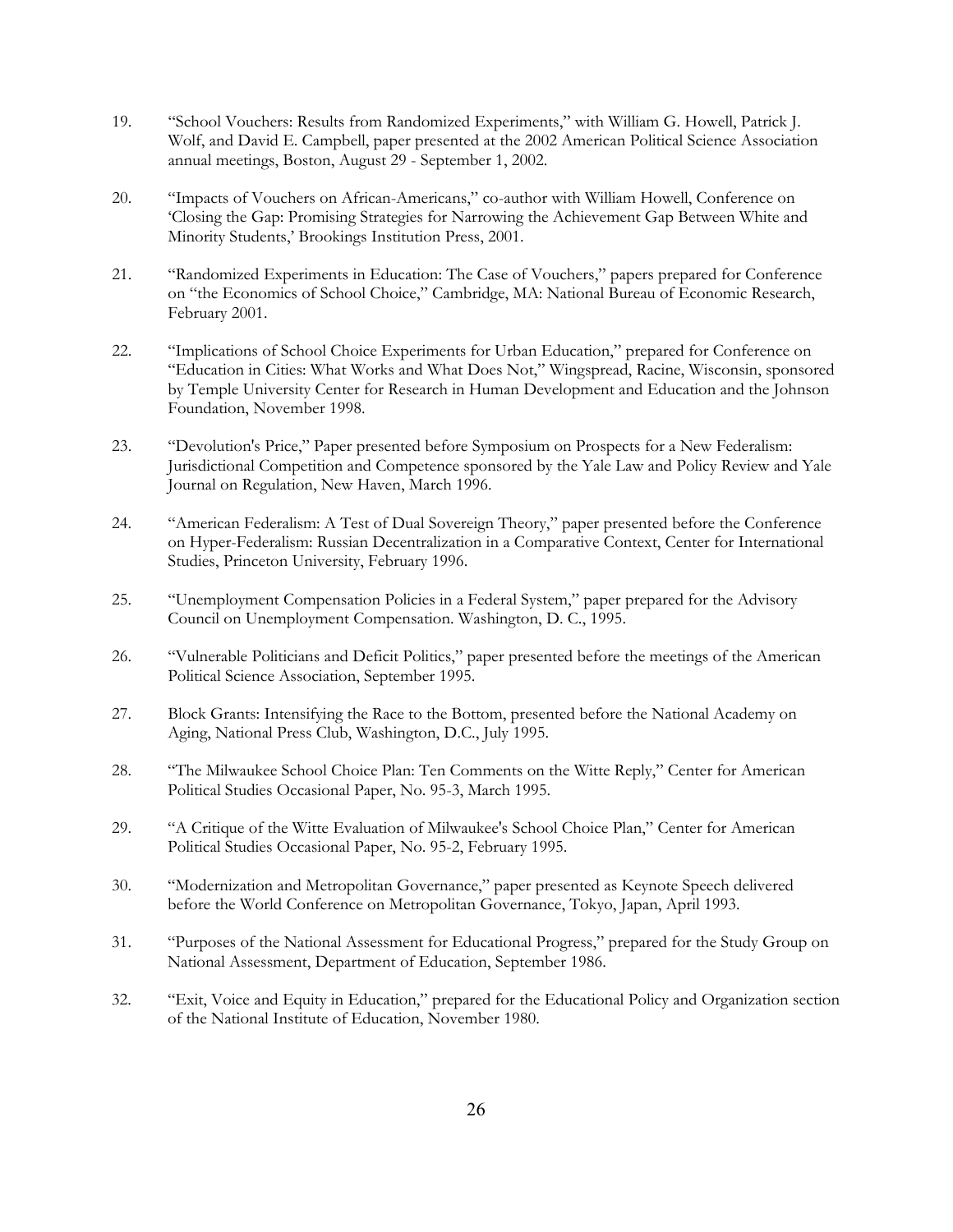- 33. "Incentive Theory and Group Influence: James Wilson's Political Organization and the End of the Group Theory," APSA Annual Meeting, San Francisco, 1975.
- 34. "An Overview of the Politics of Education in Post-War Europe and the United States," presented at the seminar on the changing European secondary school, Kent, Ohio, August 1969. This seminar was held by the Comparative Education Society under the sponsorship of the Office of Education.

## **MAJOR PROJECTS AND STUDIES**

| $2019 -$      | Co-principal Investigator, Hoover Education Success Initiative (HESI), with Hoover senior<br>scholars Chester Finn, Jr., Eric Hanushek, and Margaret Raymond        |
|---------------|---------------------------------------------------------------------------------------------------------------------------------------------------------------------|
| 2011          | Principal Investigator, The Impact of FLVS courses on student achievement                                                                                           |
| $2010 -$      | Principal Investigator, U.S. Student Performance in Global Perspective Series                                                                                       |
| $2007 -$      | Principal Investigator, Education Next-PEPG Public Opinion Survey                                                                                                   |
| 2006          | "Reforming Education in Florida," a report prepared by the Koret Task Force on K-12 Education<br>Policy for the state of Florida and commissioned by Governor Bush. |
| 2005          | "Reforming Education in Arkansas," a report prepared by the Koret Task Force on K-12 Education for<br>the state of Arkansas and commissioned by Governor Huckabee.  |
| $2004 -$      | Co Principal Investigator, "Center on School Choice, Competition, and Achievement" funded by the<br>Institute of Education Sciences, U.S. Department of Education   |
| $2001 - 2016$ | Editor-in-Chief of Education Next                                                                                                                                   |
| $2000 - 2001$ | Principal Investigator, Evaluation of the Children's Scholarship Program                                                                                            |
| $2000 - 2001$ | Principal Investigator, Basic Fund Scholarship Program in the San Francisco Bay Area,<br>California                                                                 |
| $1998 -$      | Principal Investigator, Evaluation of CEO-Horizon Program, San Antonio, Texas                                                                                       |
| $1998 -$      | Principal Investigator, Evaluation of Washington Scholarship Fund Program                                                                                           |
| $1998 -$      | Principal Investigator, Evaluation of PACE Scholarship Program, Dayton, Ohio                                                                                        |
| $1997 -$      | Principal Investigator, Evaluation of New York School Choice Scholarships Foundation<br>Program                                                                     |
| $1995 - 1997$ | Principal Investigator, "Cognitive Skills and Public Policy," funded by the Russell Sage and<br>Rockefeller Foundations                                             |
| $1996 - 1997$ | Principal Investigator, "Reanalysis of School Choice Evaluation," funded by Smith-<br>Richardson Foundation                                                         |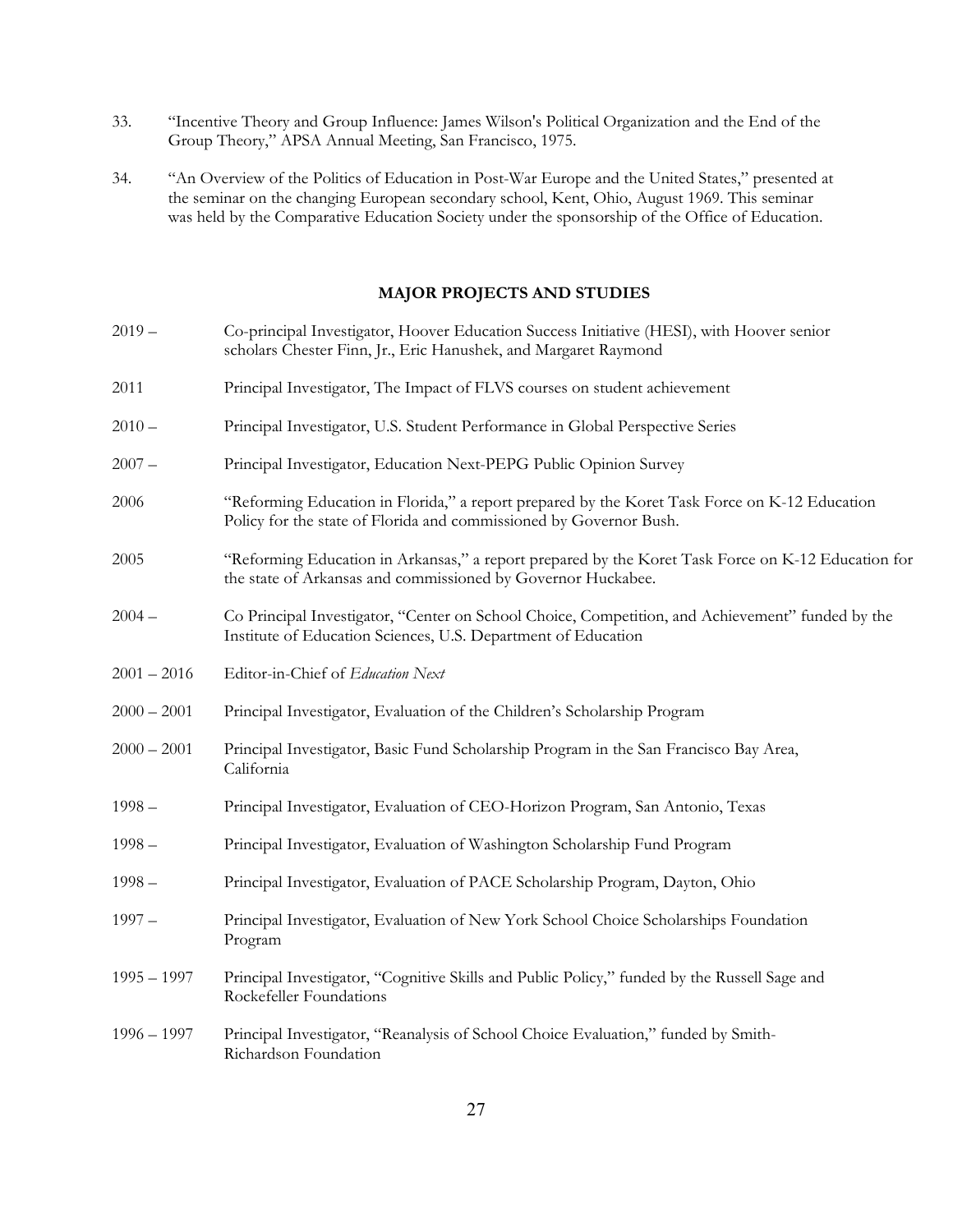| $1994 - 1995$ | "A Study of the Milwaukee Choice Plan," funded by the Anne Casey and John Olin<br>Foundations                                                                                                                      |
|---------------|--------------------------------------------------------------------------------------------------------------------------------------------------------------------------------------------------------------------|
| $1993 - 1995$ | "The Price of Federalism," a study prepared for the Twentieth Century Fund                                                                                                                                         |
| $1992 - 1994$ | Principal Investigator, Workshop on Race, Ethnicity Participation and Governance, Center<br>for American Political Studies, sponsored by Ford Foundation                                                           |
| $1989 - 1994$ | Principal Investigator, "Congress and the Making of Foreign Policy," study by the Center for<br>American Political Studies, Harvard University, funded by the Olin and Bradley Foundations                         |
| $1986 - 1987$ | Director, "Toward More Effective Government," Brookings Study funded by grants from<br>the Ford and Dillon Foundations                                                                                             |
| $1984 - 1986$ | Director, "When Federalism Works," Brookings Study funded by grants from the Ford and<br><b>Exxon Foundations</b>                                                                                                  |
| $1981 - 1982$ | Chairman, Conference on "The Future of Our City" sponsored jointly by the Committee on<br>Public Policy Studies and the Law School, University of Chicago, funded by a grant from<br>Mayer, Brown & Platt law firm |
| $1981 - 1983$ | Rapporteur and Background Paper Author, Twentieth Century Task Force on the Future of<br>Federal Education Policy                                                                                                  |
| $1980 - 1983$ | Director, "Federalism, Equity and Education Policy," funded by the National Institute of<br>Education                                                                                                              |
| $1980 - 1982$ | Co-principal Investigator, "The Role of Diffuse and Specialized Interests in Education and<br>Health Policy," funded by the National Institute of Education                                                        |
| $1978 - 1981$ | Director, "Urban School Organizations and the American Working Class," funded by the<br>National Institute of Education                                                                                            |
| $1979 - 1980$ | Director, "Efficiency and Equality in Education," funded by the Spencer Research<br>Committee, University of Chicago                                                                                               |
| $1967 - 1972$ | Director, "School Board Decision-Making in Chicago," funded by the Danforth Foundation                                                                                                                             |
| $1967 - 1971$ | Associate Director, "Citizen Participation in the War on Poverty," funded by the Russell<br>Sage Foundation                                                                                                        |

## **ADMINISTRATIVE ACTIVITIES**

1995 – Director, Program on Education Policy and Governance, Sponsored by the Center for American Political Studies, Department of Government and by the Taubman Center on State and Local Government, Kennedy School of Government, Harvard University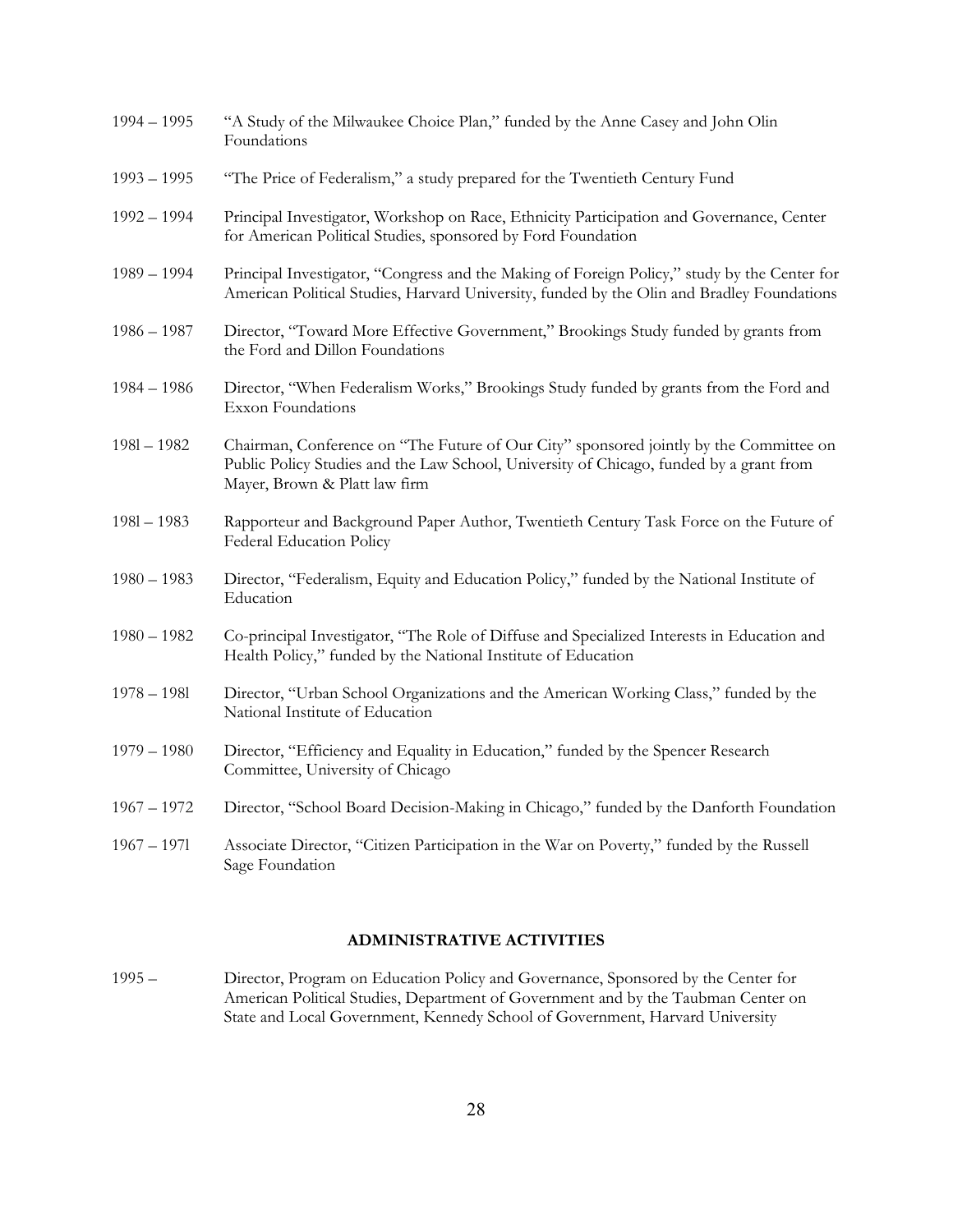| $1988 - 2000$ | Director, Center for American Political Studies, Department of Government, Harvard<br>University |
|---------------|--------------------------------------------------------------------------------------------------|
| $1989 - 1993$ | Director of Graduate Studies, Department of Government, Harvard University                       |
| $1979 - 1980$ | Member, Council of the University Senate, University of Chicago                                  |

- 1979 1980 Chair, Board of Pre-Collegiate Education, University of Chicago
- 1970 1973 Chair, Undergraduate Program in Political Science, University of Chicago

# **PROFESSIONAL ACTIVITIES**

| $2010 -$      | Member, Advisory Council, Rossier School of Education, University of Southern<br>California, Los Angeles                                                              |
|---------------|-----------------------------------------------------------------------------------------------------------------------------------------------------------------------|
| $2009 -$      | Member, Advisory Board, Center for School Reform, Pioneer Institute for Public<br>Policy Research                                                                     |
| $2009 -$      | Member, Interdisciplinary Advisory Board, University of Munich                                                                                                        |
| $2009 -$      | Member, Center for American Political Studies' Executive Committee, Harvard<br>University                                                                             |
| $2009 -$      | Member, Steering Committee, Center for Education Policy Research at Harvard<br>University                                                                             |
| 2006          | Member, Visiting Committee, External Review for the School of Education,<br><b>Boston University</b>                                                                  |
| $2003 - 2004$ | Member, E. E. Schattschneider Award Committee, American Political Science<br>Association                                                                              |
| $1996 -$      | Member, Committee on Improving the Future of U.S. Cities Through Improved<br>Metropolitan Area Governance, National Research Council, National Academy<br>of Sciences |
| $1993 - 1995$ | Chair, Committee on Highway Capacity and Air Quality, National<br>Transportation Board, National Research Council, National Academy of Sciences                       |
| $1992 - 1994$ | Member, Committee on Transportation Congestion Pricing, National<br>Transportation Board, National Research Council, National Academy of Sciences                     |
| 1992          | Presenter, Conference on Social Policy, Organization for Economic Cooperation<br>and Development, Paris                                                               |
| $1988 - 1992$ | Chair, Committee on Urban Underclass, Social Science Research Council                                                                                                 |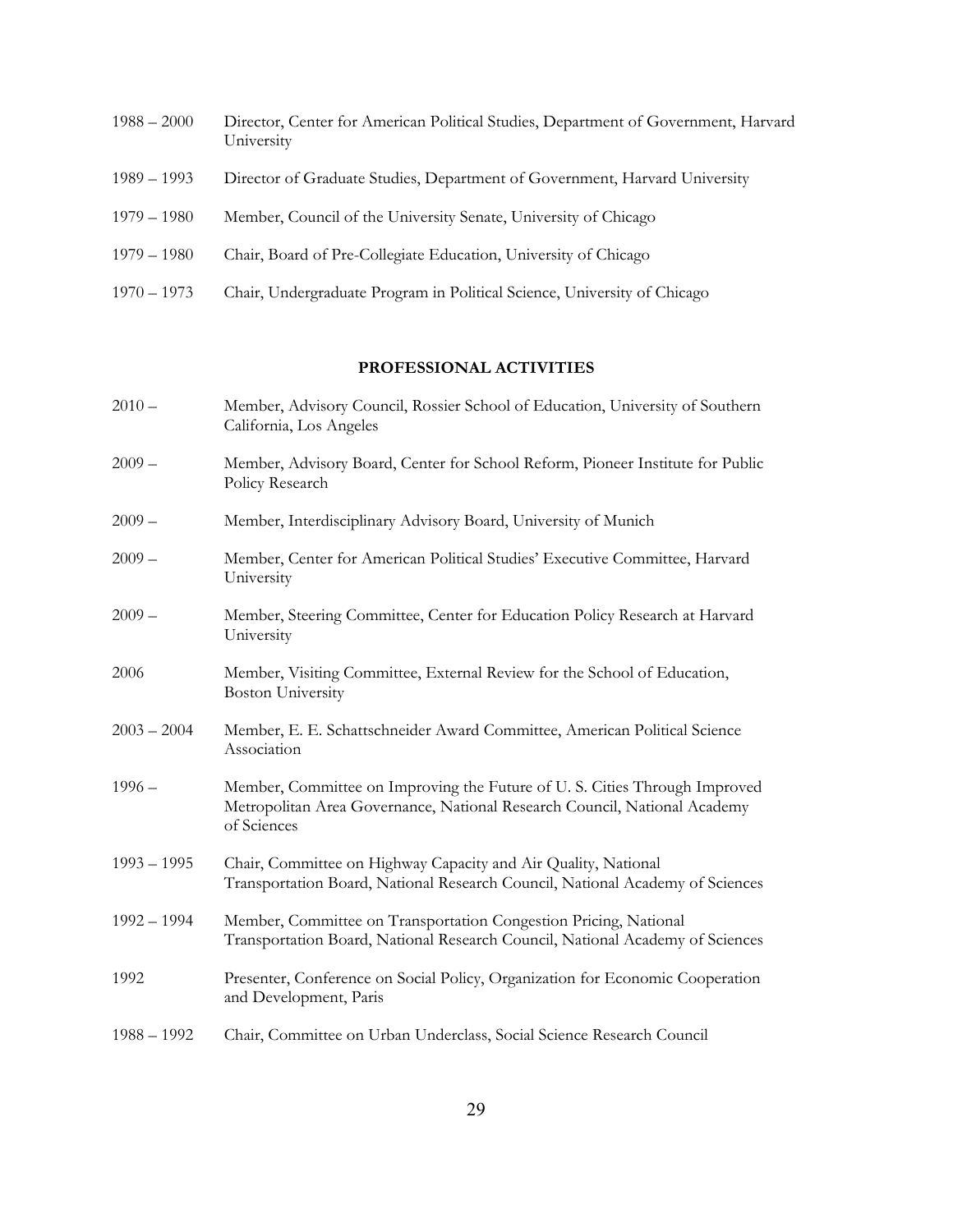| $1985 - 1991$ | Member, Committee on Urban Underclass, Social Science Research Council                                                                                        |
|---------------|---------------------------------------------------------------------------------------------------------------------------------------------------------------|
| $1985 - 1995$ | Member, Advisory Committee, Program Evaluation and Methodology Division, United<br><b>State General Accounting Office</b>                                     |
| 1990          | Chair, American Political Science Association Committee on the Ralph J. Bunche Award for<br>Best Book in the Study of Ethic and Racial Pluralism              |
| 1990          | Panel Chair, The Urban Underclass, American Political Science Association                                                                                     |
| 1989          | Chair, American Political Science Association Committee on the William Anderson Award<br>for Best Dissertation in Federalism                                  |
| 1990          | Co-chair, Conference on the Urban Underclass, jointly sponsored by Social Science Research<br>Committee and Center for Urban Studies, Northwestern University |
| 1989          | Panel Chair, The Political Dimensions of Urban Economic Development, American Political<br>Science Association                                                |
| $1985 - 1988$ | Council Member, National Capital Area Political Science Association                                                                                           |
| 1987          | Panel Chair, The Local Politics of Federal Policy, American Political Science Association                                                                     |
| 1987          | Participant, Roundtable Discussion of City Limits: A Critique in the Mid-Eighties, American<br>Political Science Association                                  |
| 1986          | Member, Local Government Research Advisory Board, U.S. Advisory Commission on<br>Intergovernmental Regulations                                                |
| $1976 - 1986$ | Chairman, Users Task Force on Undergraduate Education, American Political Science<br>Association                                                              |
| $1975 - 1986$ | Member, Steering Committee on Undergraduate Education, American Political Science<br>Association                                                              |
| 1985          | Guest Lecturer, Meiji University, Tokyo and Office of Management and Budget, Japan                                                                            |
| 1985          | Member, Workshop on Demographic Change and the Well-Being of Children and the<br>Elderly, National Research Council, National Academy of Education            |
| 1985          | Section Chairman, Public Policy Analysis, American Political Science Association                                                                              |
| $1983 - 1985$ | Member, Committee on Mathematics, Science and Technology, National Academy of<br>Science.                                                                     |
| $1982 - 1985$ | Member, Committee on Youth Unemployment, National Research Council, National<br>Academy of Science                                                            |
| $1982 - 1985$ | Member, Policy Council, Association of Public Policy and Management                                                                                           |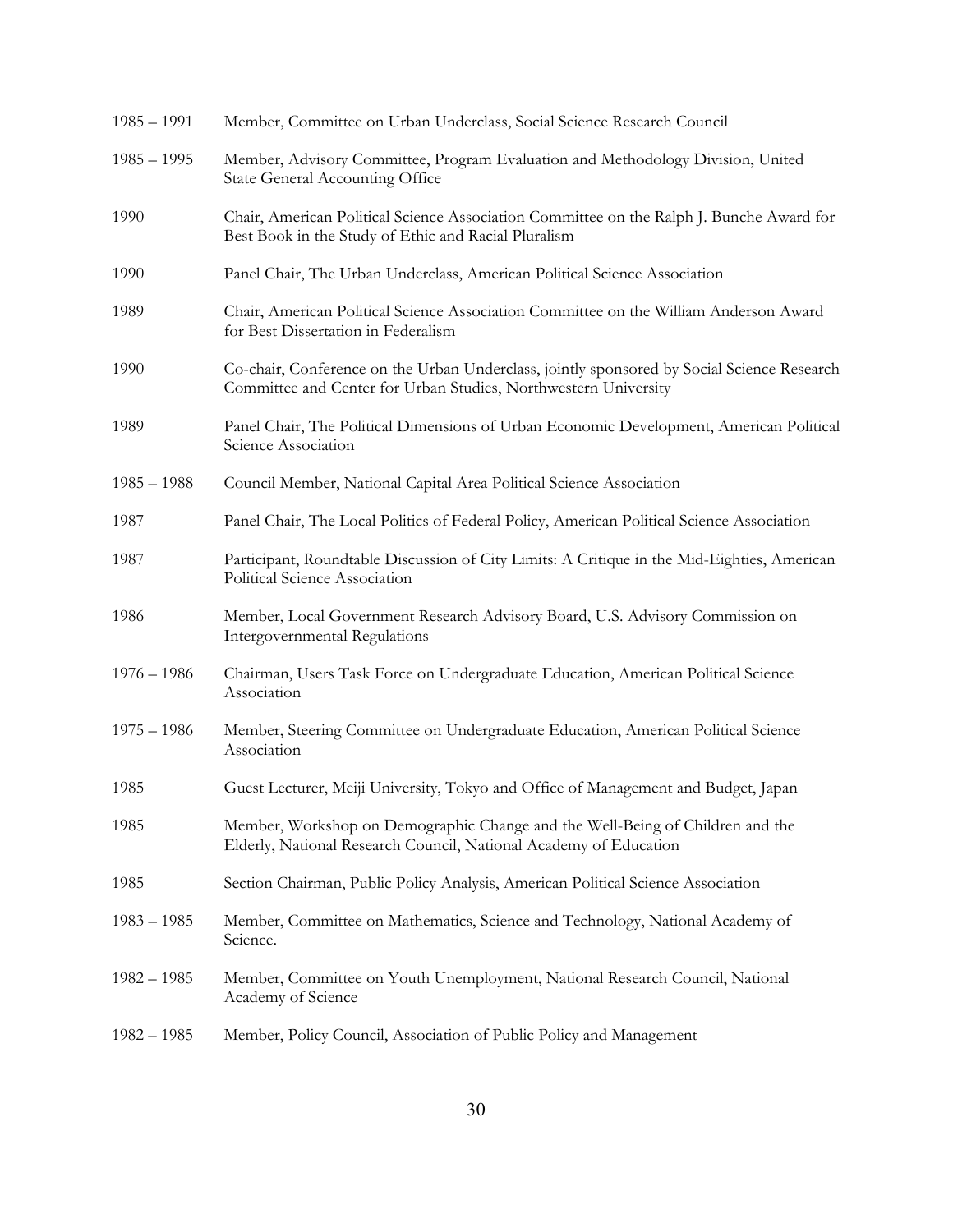| 1983          | Chairman, Panel on Federalism and Educational Policy, American Educational Research<br>Association, Montreal                                   |
|---------------|------------------------------------------------------------------------------------------------------------------------------------------------|
| 1983          | Member, Study Group on Law and Governance in Education, National Institute of<br>Education                                                     |
| 1983          | Participant, Panel on the Pre-War Study of Urban Politics, Midwest Political Science<br>Association, Chicago                                   |
| $1981 - 1983$ | Member, Committee on Vocational Education in Distressed Areas, National Research<br>Council of the National Academy of Sciences.               |
| 1981          | Chairman, Panel on Urban Service Delivery, American Political Science Association,<br>September                                                |
| 1980          | Chairman, Panel on Learning Analysis in Political and Social Science, Midwest Political<br>Science Association                                 |
| 1980          | Discussant, Unionism in Education: Its Implications for Political and Organizational Theory,<br>American Education Research Association        |
| 1980          | Member, Committee to Award Gladys Kammerer Award for Best Book in American<br>National Policy, American Political Science Association          |
| 1980          | Participant, Democracy and Opportunity: The Effects of Education and Ability on<br>Economic Success, American Educational Research Association |
| 1980          | Participant, Elite Reform and Working Class Responses in Urban Education, American<br><b>Educational Research Association</b>                  |
| $1978 - 1980$ | Member, Board of Editors, American Journal of Education                                                                                        |
| 1979          | Discussant, Panel of Politics of Education, American Educational Research Association                                                          |
| 1979          | Participant, Conference on Community Studies, Columbia Teachers College, New York City                                                         |
| 1978          | Participant, Workshop on Policy Studies, Institute of Local Government Studies, University<br>of Birmingham                                    |
| 1978          | Participant, Workshop on Citizen Participation, European Consortium for Political<br>Research, Grenoble, France                                |
| 1977          | Participant, Panel on Models of Decision-making in Education, American Educational<br>Research Association                                     |
| 1976          | Panel Chairman, State and Urban Politics, Illinois Political Science Association                                                               |
| 1976          | Section Chairman, Urban Politics, Midwest Political Science Association Convention                                                             |